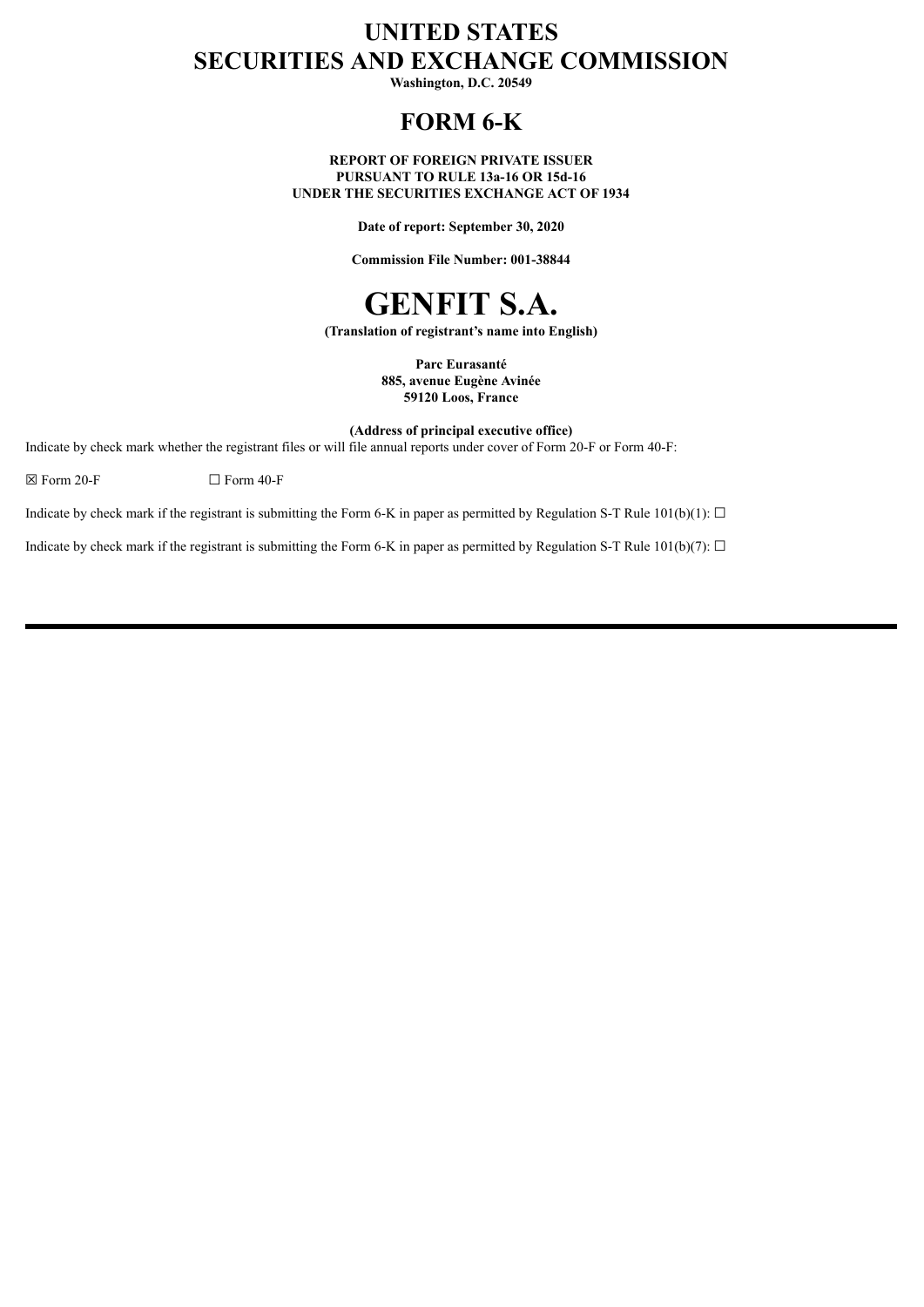[99.1](#page-3-0) Press Release dated [September](#page-3-0) 30, 2020.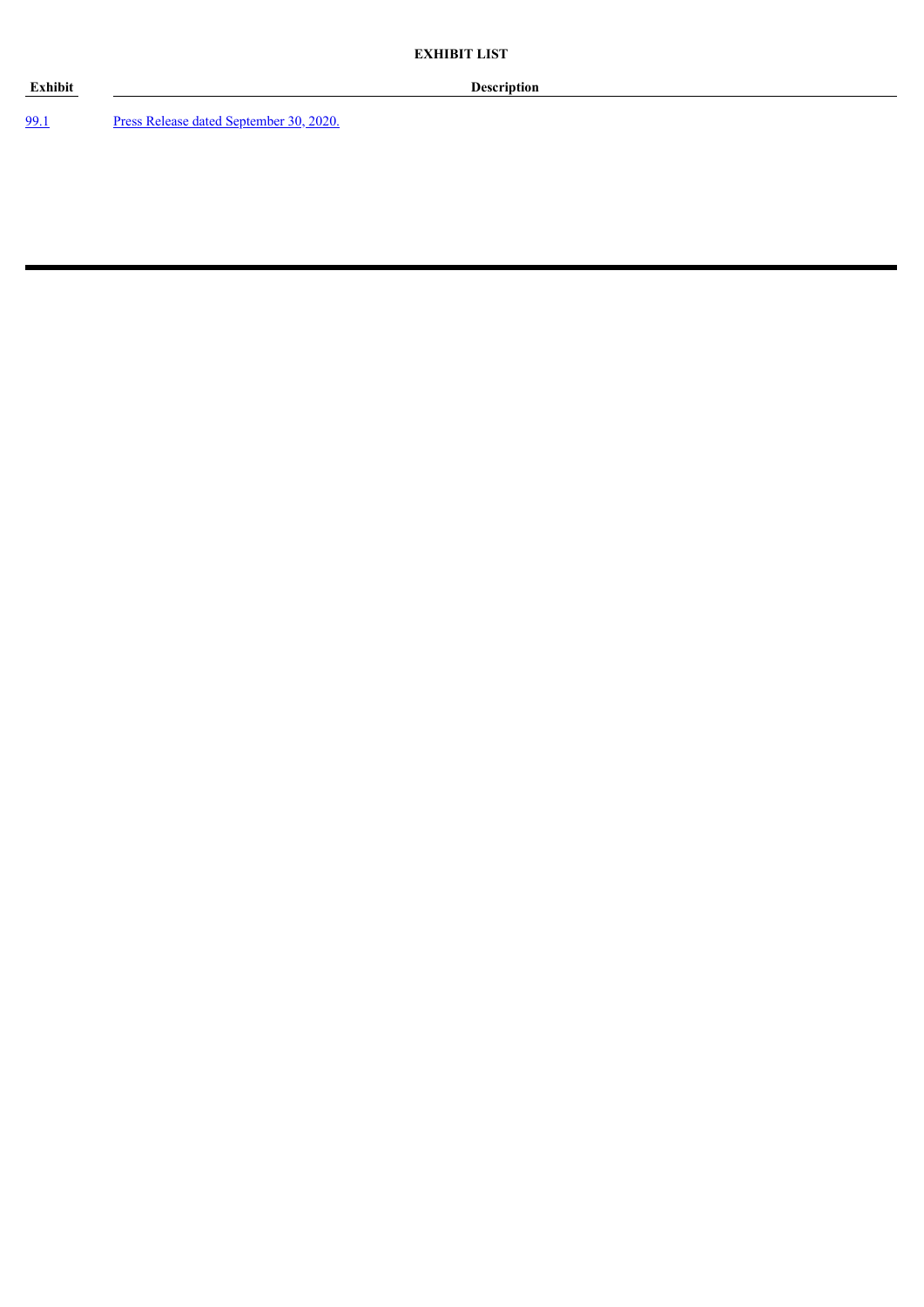#### **SIGNATURES**

Pursuant to the requirements of the Securities Exchange Act of 1934, the registrant has duly caused this report to be signed on its behalf by the undersigned, thereunto duly authorized.

### **GENFIT S.A.**

Date: September 30, 2020 By: /s/ Pascal PRIGENT

Name: Pascal PRIGENT Title: Chief Executive Officer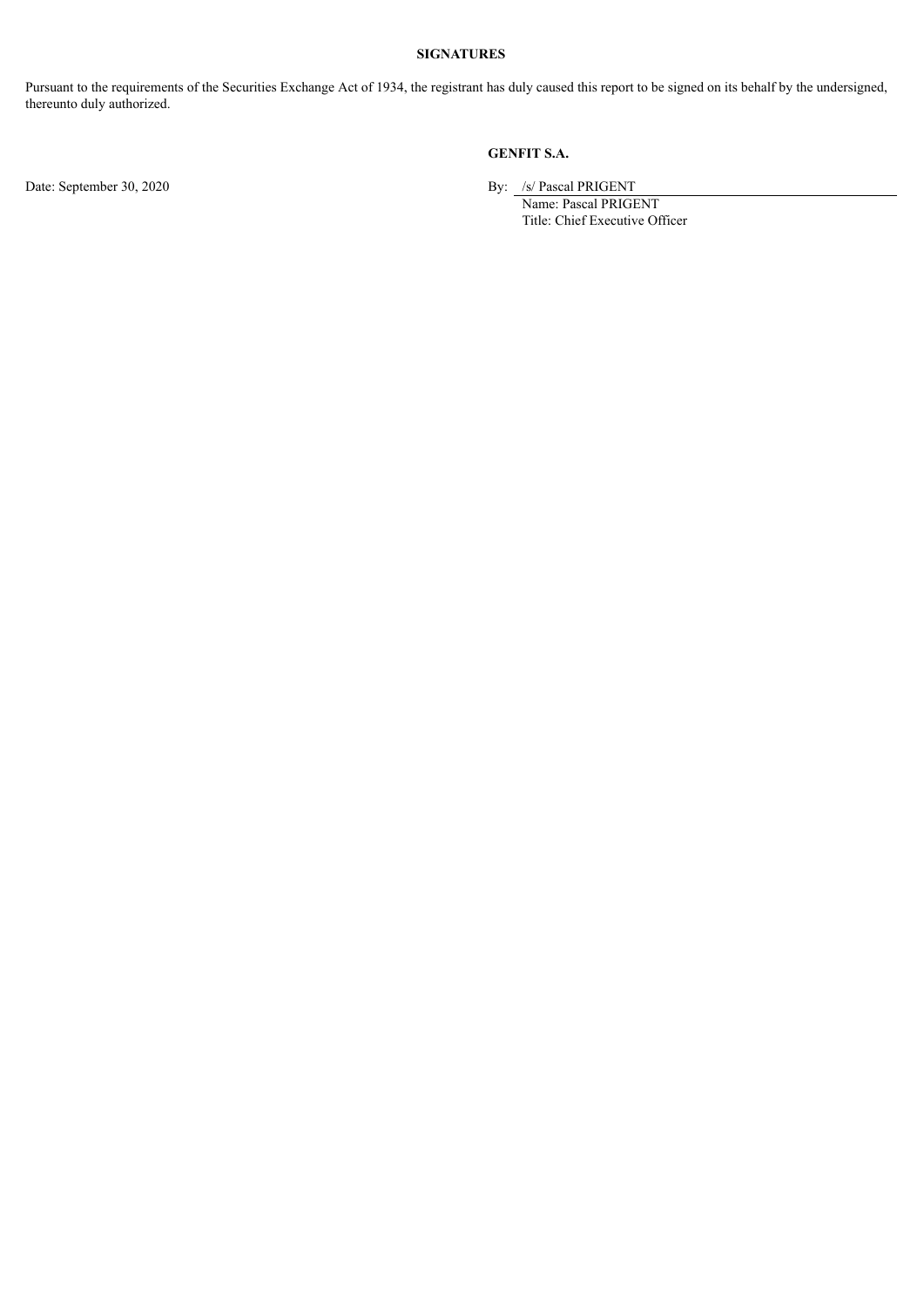<span id="page-3-0"></span>

### **GENFIT: First Half-Year 2020 Financial Report and New Corporate Strategy**

- **Cash position of €226 million at June 30, 2020 (€277 million at December 31, 2019)**
- **New Corporate strategy focused on two priority areas:**
	- **Development of elafibranor in Primary Biliary Cholangitis (PBC): ongoing enrolment for Phase 3 clinical trial ELATIVE™**
	- **Commercialization of NIS4™ for NASH diagnosis: exclusive licensing agreement with Labcorp**
- **Plan to create two GENFIT SA subsidiaries by 2021, to facilitate decision-making and enable an independent management and growth**
- **Corporate restructuring plan to reprioritize capital for essential operating activities. Objective of cash burn reduction by more than 50% by 2022:**
	- **Termination of elafibranor's clinical development in NASH**
	- **Termination of all activities associated with elafibranor's launch preparations in NASH**
	- **Reallocation of our research program to focus efforts on key programs**
	- **Comprehensive cost-saving plan and restructuring plan, with a 40% workforce reduction in the Group**

**Lille, France; Cambridge, MA; September 30, 2020** - **GENFIT (Nasdaq and Euronext: GNFT)**, a late-stage biopharmaceutical company dedicated to improving the lives of patients with metabolic and liver diseases**,** today announced its first half-year 2020 financial report, including the advances of its R&D portfolio and the new GENFIT corporate strategy. The Half Year Business and Financial Report, including the new corporate strategy is available to the public and was filed with the French Autorité des marchés financiers (French Financial Markets Authority) today. The condensed consolidated financial statements are included in this press release and the complete financial statements are available on the "Investors" page of the GENFIT website.

### **Conference Call in English on September 30, 2020 at 4:30pm EDT / 22:30 CEST, and in French on October 1, 2020 at 1:30am EDT / 7:30am CEST**

Both the English and French conference calls will be accessible on the investor page of our website, under the events section at https://ir.genfit.com/ or by calling 877-407-9167 (toll-free U.S. and Canada), 201-493-6754 (international) or 0 800 912 848 (France) five minutes prior to the start time (no passcode needed). A replay will be available shortly after the call.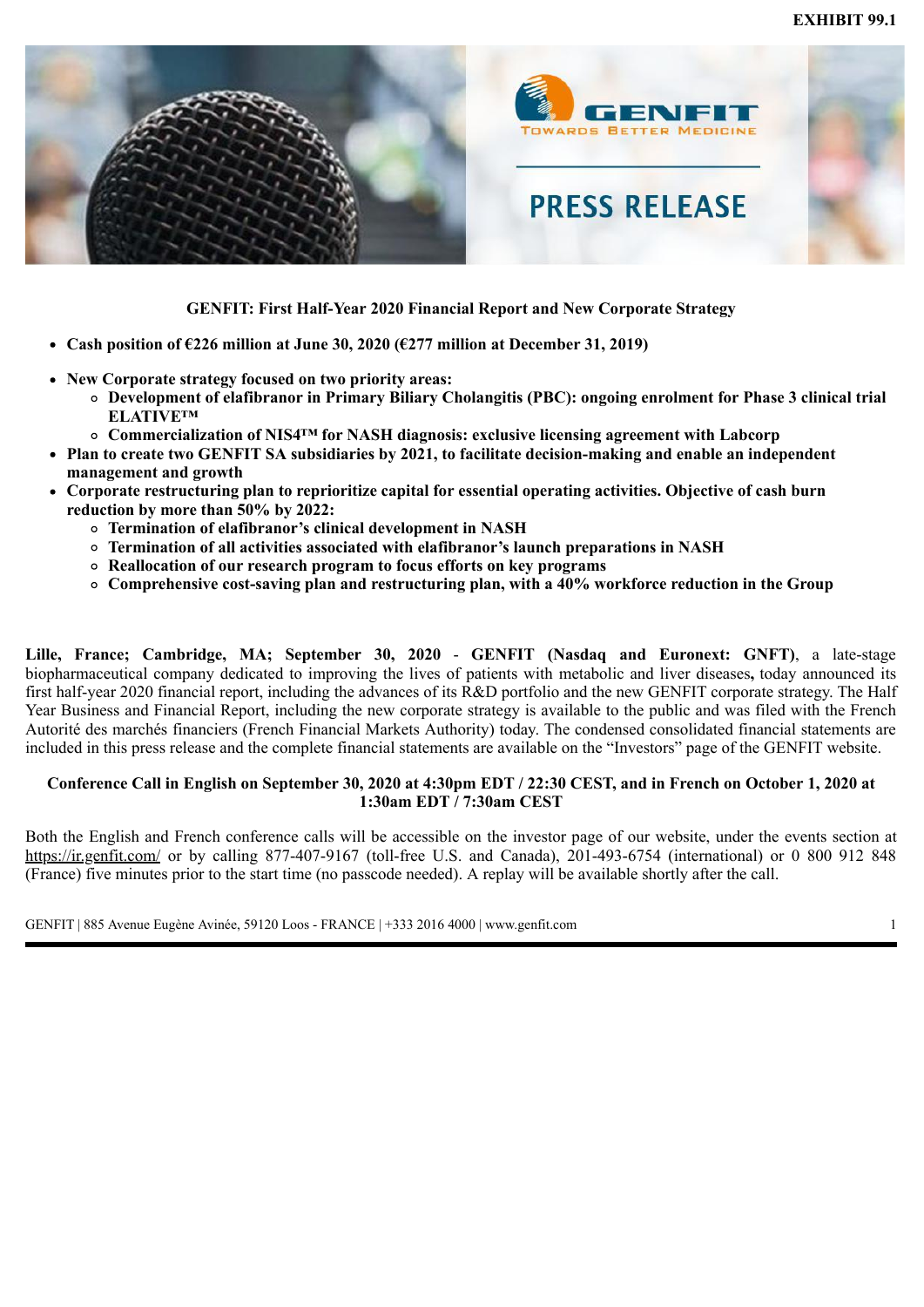

### **New corporate strategy and prospects**

The company's corporate strategy now focuses on two priority areas:

- Phase 3 clinical trial ELATIVE™ evaluating elafibranor in PBC:
	- Patient enrolment now started, and results expected early 2023, given the current constraints due to the COVID-19 pandemic;
	- Following the positive Phase 2 data of elafibranor in PBC, the U.S. Food and Drug Administration (FDA) granted elafibranor Breakthrough Therapy designation. The ELATIVE™ study aims to confirm elafibranor's previously successful results of efficacy, potential improvement in pruritus and safety in PBC patients;
	- $\circ$  Current market size for second line therapies in PBC is estimated at  $\sim$  \$300MM in 2020 and is anticipated to experience double digit growth and estimates for 2025 are up to \$1B. Elafibranor is a promising alternative therapy to the existing treatment in PBC, based on the significant unmet needs in this indication.
- NIS4<sup>TM</sup> technology for (NASH) diagnosis:
	- NIS4TM technology data, recently published in *The Lancet Gastroenterology & Hepatology*, confirmed the technology's diagnostic performance and garnered the support of leading NASH experts;
	- $\circ$  The recently announced exclusive licensing agreement with Labcorp for NIS4  $\text{TM}$  technology will enable a large-scale commercial launch as of next year;
	- $\sim$  NIS4<sup>TM</sup> addresses patients' and payers' requirements as liver biopsy remains the only although imperfect approved diagnostic option in the clinical development field and cannot be replicated on a large scale due to its painful and invasive nature, and its cost for healthcare systems. It would be impossible to diagnose all patients with biopsies given the limited number of procedures that can be performed. The blood test commercialized by Lacorp will address these multiple challenges;
	- The NASH therapeutic market is potentially significant, however, the opportunity is dependent on quick, reliable and easy to execute diagnostic solutions to identify patients. NIS4<sup>TM</sup> technology represents the essential first step in managing patients with NASH and is the first step for patients to take control, even in the absence of treatments, of their disease.

GENFIT's new strategy includes a **plan, which aims to create two distinct operational subsidiaries** by 2021 to enable more independent management and growth: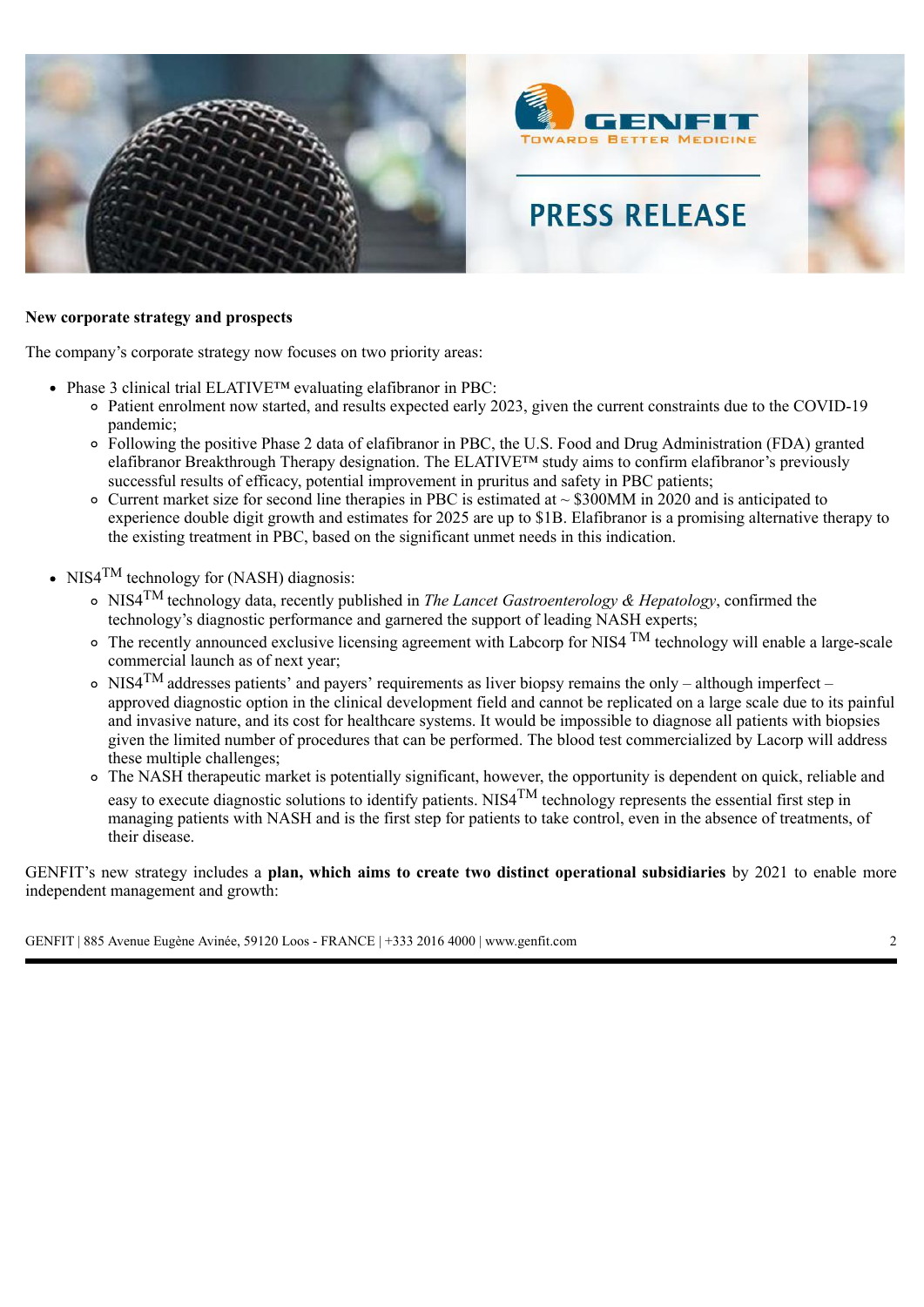

- The first entity would be dedicated to the development of specialty indications, starting with the Phase 3 trial in PBC;
- The second entity would house NASH solutions, including all programs related to the identification, evaluation and monitoring of patients with NASH. This independent structure would facilitate future partnerships for NIS4™.

The two entities would remain a part of GENFIT as a listed company, who would ensure adequate decision making between both "business" entities, the goal being to best highlight each of the activities to benefit the Group's valuation.

Concurrently, GENFIT is adopting a plan to reallocate and rationalize all capital with an objective to **reduce the cash burn by more than 50% by 2022** compared to our cash burn prior to the RESOLVE-IT Phase 3 data. The program aims to reduce the current cash burn rate from €110M annually before our Phase 3 data, to approximately €45MM annually, beginning in 2022. Due to the residual expenses related to the termination of RESOLVE-IT, 2021 will be a transition year.

This plan incorporates the following key components:

- The overall clinical development program for elafibranor in NASH and all activities associated with the commercial launch of elafibranor in NASH have been terminated given the low probability of success compared to required expenses. The termination includes the NASH combination therapy trials, the pediatric trials, and other trials such as the evaluation of the impact of elafibranor on liver fat composition;
- A comprehensive cost-saving plan has been implemented, including the redirection of R&D activities and the termination of secondary programs (i.e. the RORgT program);
- A workforce restructuring plan aims to reduce the overall workforce by 40%, encompassing both the U.S and France in order to align the company size to the new scope of activity.

Lastly, GENFIT plans to propose to the holders of its OCEANE bond  $(€180 \text{ million nominal amount with a maturity of October})$ 16, 2022) and its shareholders, an adjustment of the terms of the OCEANE convertible bond. The Company's objective is to begin this process towards the end of the year, in order to have a balance sheet which is structured in line with its new strategy.

**Pascal Prigent, CEO of GENFIT,** stated: "*The decisions we have taken allow us to move GENFIT forward towards 2021 with a clear and precise roadmap. We are confident in the probability of success, and the potential of our two priority programs. The evolution of the company also ensures the structure adapts to our strategy, with an approach that is both organizationally and financially sound."*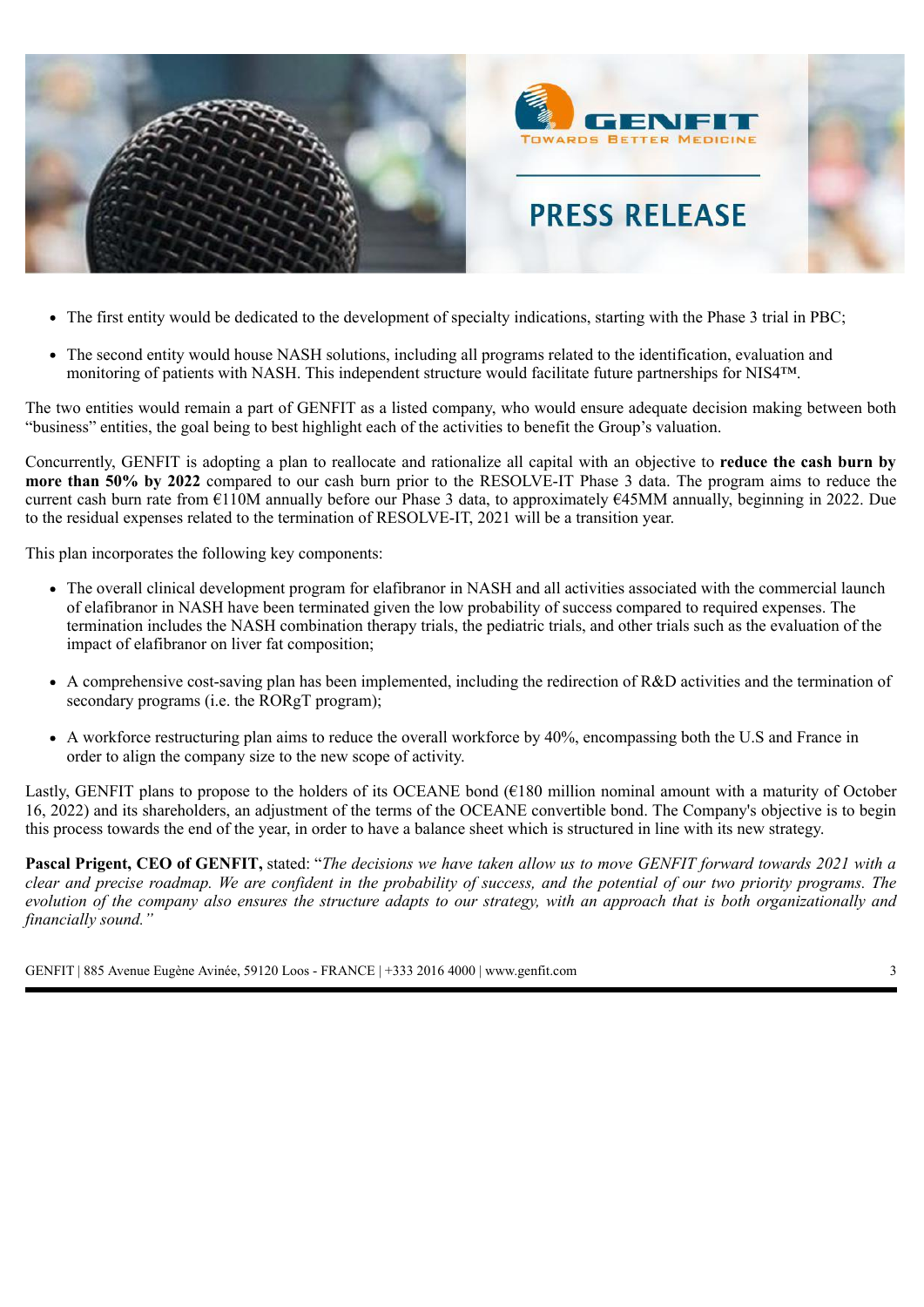

### **Key aspects of the half-year 2020 results**

Key aspects of the half-year 2020 results are:

- Cash and cash equivalents of  $\epsilon$ 225.7 million at June 30, 2020 ( $\epsilon$ 276.7 million at December 31, 2019);
- Operating income of  $65.9$  million ( $65.4$  million at June 30, 2019), essentially from the Research Tax Credit, which amounted to  $\epsilon$ 5.2 million for the first half 2020 ( $\epsilon$ 5.3 million in the preceding half year);
- Operating expenses of  $\epsilon$ 55.0 million ( $\epsilon$ 51.3 million at June 30, 2019) of which 67% represented R&D expenses.

The increase in operating expenses is due to increases in marketing and pre-commercialization expenses, which amounted to  $\epsilon$ 9.5 million in the first half 2020 ( $\epsilon$ 2.9 million in the first half 2019). Marketing and pre-commercialization expenses will significantly decrease as of the second half 2020 due to the discontinuation of the pre-commercialization work for elafibranor in NASH following the termination of this program in July 2020.

General and administrative expenses ( $68,2$  million in the first half 2020 compared to  $69.5$  million in the first half 2019) and research and development expenses (€36.9 million in the first half 2020 compared to €38.9 million in the first half 2019) have decreased slightly between 2019 and 2020. These expenses will progressively decrease as of the second half 2020 following the Company's decision to begin the process of terminating the clinical trials for elafibranor in NASH, terminating secondary programs and to execute a comprehensive cost saving plan over 3 years. Significant expenses related to the termination of the RESOLVE-IT trial will be due in the second half 2020 and in 2021.

As a result of changes in revenues and expenses, the net loss amounted to  $\epsilon$ 53.0 million at June 30, 2020 ( $\epsilon$ 51.1 million at June 30, 2019). The net loss for 2019 was  $\epsilon$ 65.1 million.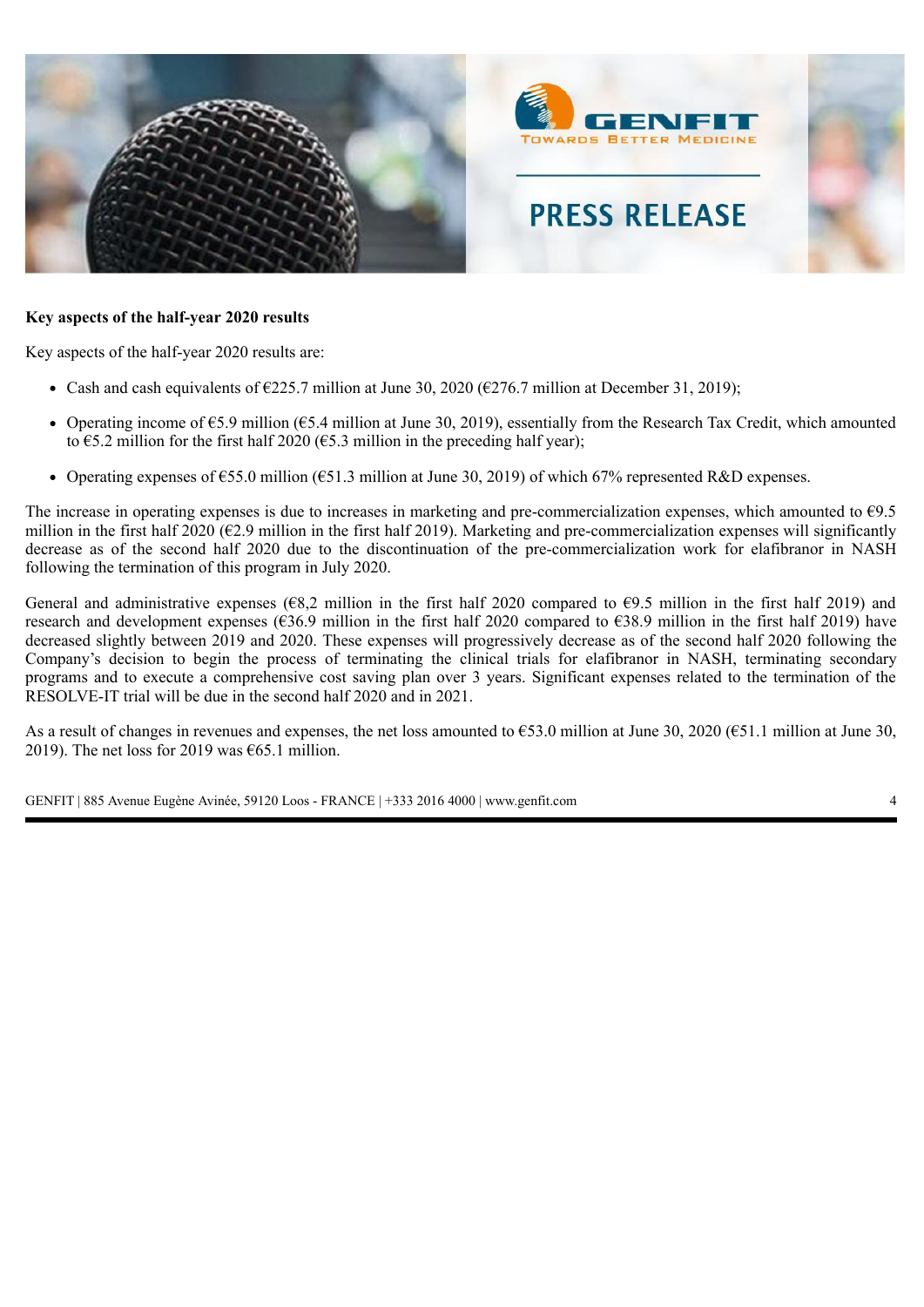

The table below presents the condensed Consolidated Statement of Operations under IFRS for the first half 2020, with comparative figures for the first half 2019.

|                                                              |               | For the six-month period ended |  |  |  |
|--------------------------------------------------------------|---------------|--------------------------------|--|--|--|
| (in $\epsilon$ thousands, except earnings per share<br>data) | June 30, 2019 | June 30, 2020                  |  |  |  |
| <b>Revenues and other income</b>                             |               |                                |  |  |  |
| Revenue                                                      | 1             | 122                            |  |  |  |
|                                                              | 5             | 5                              |  |  |  |
| Other income                                                 | 356           | 745                            |  |  |  |
| Revenues and other income                                    | 5<br>357      | 5<br>867                       |  |  |  |
| <b>Operating expenses and other operating</b>                |               |                                |  |  |  |
| income (expenses)                                            |               |                                |  |  |  |
|                                                              | (38)          | (36)                           |  |  |  |
| Research and development expenses                            | 908)          | 867)                           |  |  |  |
|                                                              | (9)           |                                |  |  |  |
| General and administrative expenses                          | 517)          | (8)<br>251)                    |  |  |  |
|                                                              |               |                                |  |  |  |
| Marketing and market access expenses                         | (2)<br>876)   | (9)<br>491)                    |  |  |  |
|                                                              |               |                                |  |  |  |
| Other operating income (expenses)                            | 7             | (423)                          |  |  |  |
|                                                              | (45)          | (49)                           |  |  |  |
| Operating income (loss)                                      | 936)          | 163)                           |  |  |  |
|                                                              | 1             | $\overline{2}$                 |  |  |  |
| Financial income                                             | 755           | 095                            |  |  |  |
|                                                              | (7)           | (6)                            |  |  |  |
| Financial expenses                                           | 240)          | 102)                           |  |  |  |
|                                                              | (5)           | (4)                            |  |  |  |
| Financial profit (loss)                                      | 485)          | 007)                           |  |  |  |
|                                                              | (51)          | (53)                           |  |  |  |
| Net profit (loss) before tax                                 | 422)          | 170)                           |  |  |  |
|                                                              | 289           |                                |  |  |  |
| Income tax benefit (expense)                                 |               | 159                            |  |  |  |
|                                                              | (51)          | (53)                           |  |  |  |
| Net profit (loss)                                            | 132)          | 011)                           |  |  |  |
|                                                              | (51)          | (53)                           |  |  |  |
| Attributable to owners of the Company                        | 132)          | 011)                           |  |  |  |
| Attributable to non-controlling interests                    |               |                                |  |  |  |
| Basic and diluted earnings (loss) per share                  |               |                                |  |  |  |
| Basic and diluted earnings (loss) per share                  |               |                                |  |  |  |
| $(\epsilon$ /share)                                          | (1,64)        | (1,36)                         |  |  |  |

Further information is described in the above New Corporate Strategy and Prospects section of this press release and in the condensed consolidated financial statements at June 30, 2020 under IFRS as well as the management discussion of the results are provided in the appendix at the end of this document. The condensed consolidated financial statements as well as the statutory auditors' report on those financial statements are appended to the 2020 Half Year Business and Financial Report and available on the "Investors" page of the GENFIT website.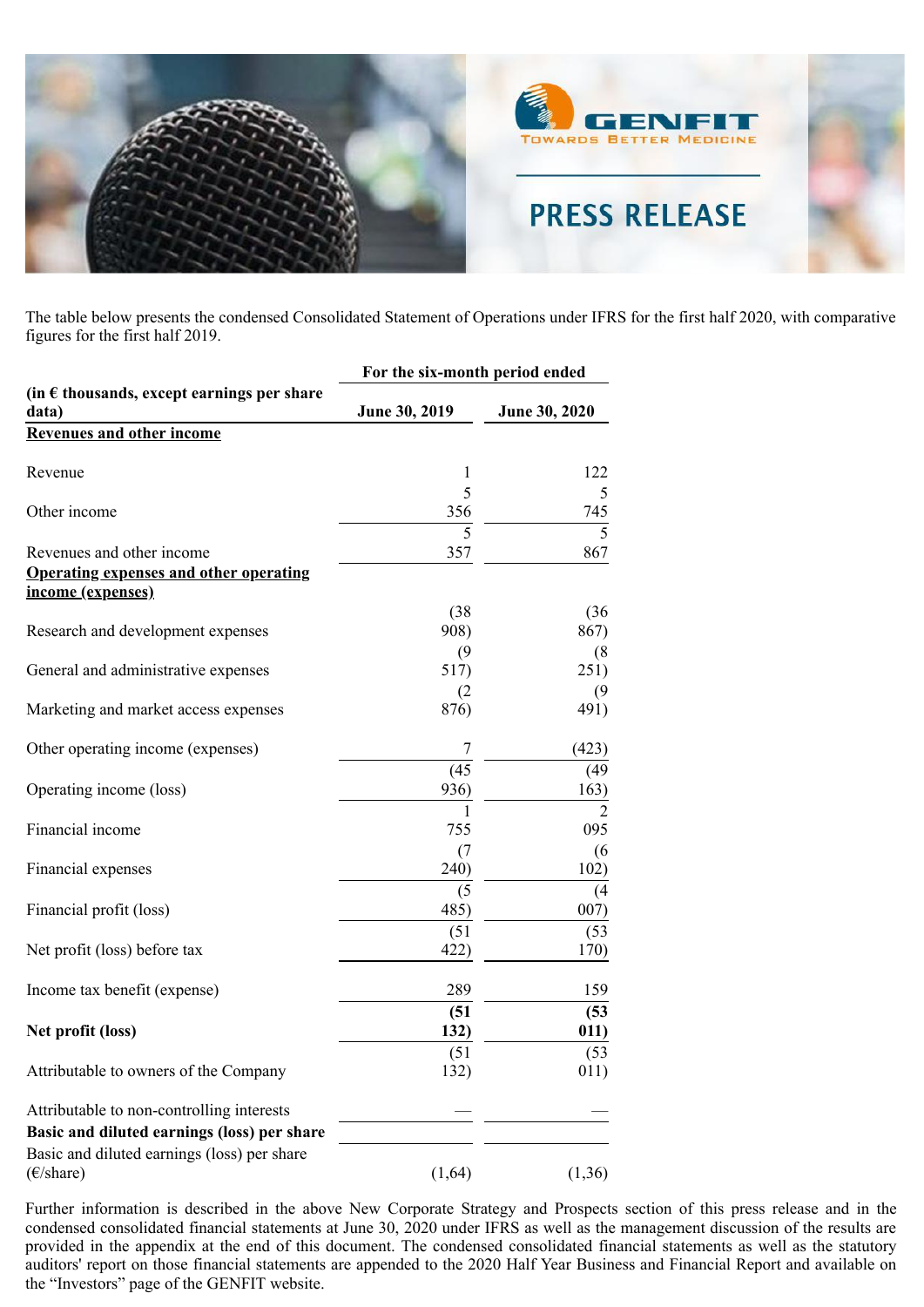We encourage investors to take into consideration all the information presented in our 2019 Annual Report on Form 20-F ("Form 20-F") and in this Half-Year Business and Financial Report before deciding to invest in Company shares; these two documents are available on GENFIT's website www.genfit.com and on the website of the AMF (www.amf-france.org). This includes, in particular, the risk factors described in Item 4 of the Form 20-F (and the contents of this section), of which the realization may have (or has had in some cases) material adverse effect on the Group and its activity, financial situation, results, development or perspectives, and which are of importance in the investment decision-making process.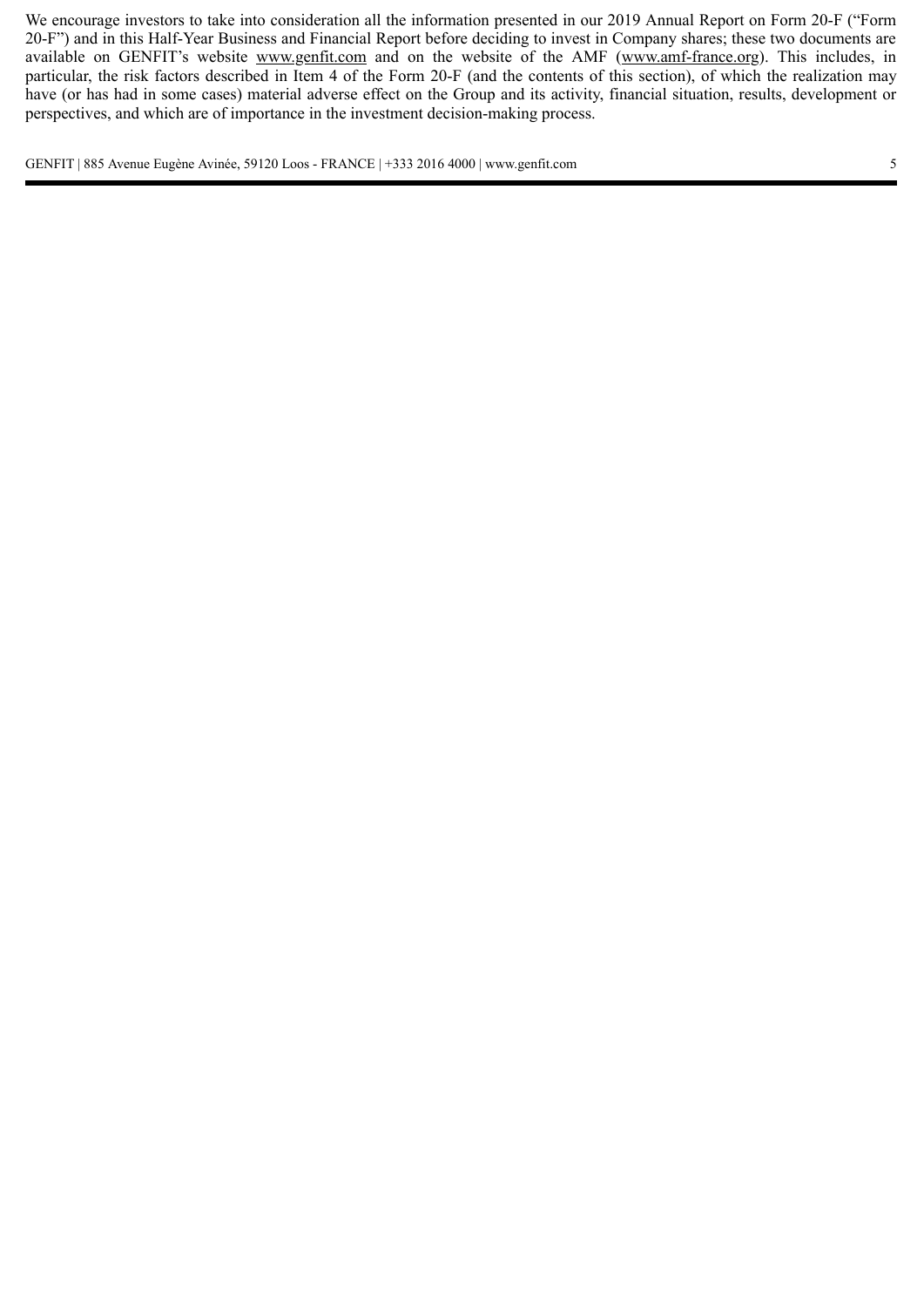

### **Key events of the first half of 2020 and main events after the reporting period**

### **R&D Programs of the Company during H1 and After the Reporting Period**

### *Elafibranor Development Program in NASH*

### **RESOLVE-IT Phase 3 Study in NASH**

In February, the Company announced that the final visit of the last patient for the interim cohort to support accelerated marketing approval had been completed on time, and the clinical trial database would be locked before the end of February. It also announced in late March 2020 that, despite the COVID-19 pandemic, it had decided to continue the extension phase of the RESOLVE-IT trial thanks to the implementation of measures allowing to ensure the safety of patients who were already enrolled in the study.

In May, the Company announced the topline results of the interim analysis of the RESOLVE-IT Phase 3 trial evaluating the efficacy of the daily administration of elafibranor 120 mg in adults with NASH.

The RESOLVE-IT Phase 3 trial evaluated the effect of elafibranor compared to placebo in 1,070 patients (ITT population) with biopsy proven NASH as defined by NAFLD activity score (NAS) greater than or equal to 4, fibrosis stage 2 or 3. Patients were randomized 2:1 to receive elafibranor 120mg or placebo once daily, with a follow-up liver biopsy at week 72 to evaluate histologic endpoints (resolution of NASH without worsening of fibrosis or fibrosis improvement of at least one stage).

Resolution of NASH is defined by a ballooning score of 0 and an inflammation score of 0 or 1, and the non-worsening of fibrosis corresponds to a fibrosis score that does not increase.

The trial did not meet the predefined primary endpoint of NASH resolution without worsening of fibrosis in the ITT population. In the ITT population, 19.2% of patients who received elafibranor  $(N=138)$  achieved NASH resolution without worsening of fibrosis compared to 14.7% of patients in the placebo arm  $(N=52)$  (p=0.07).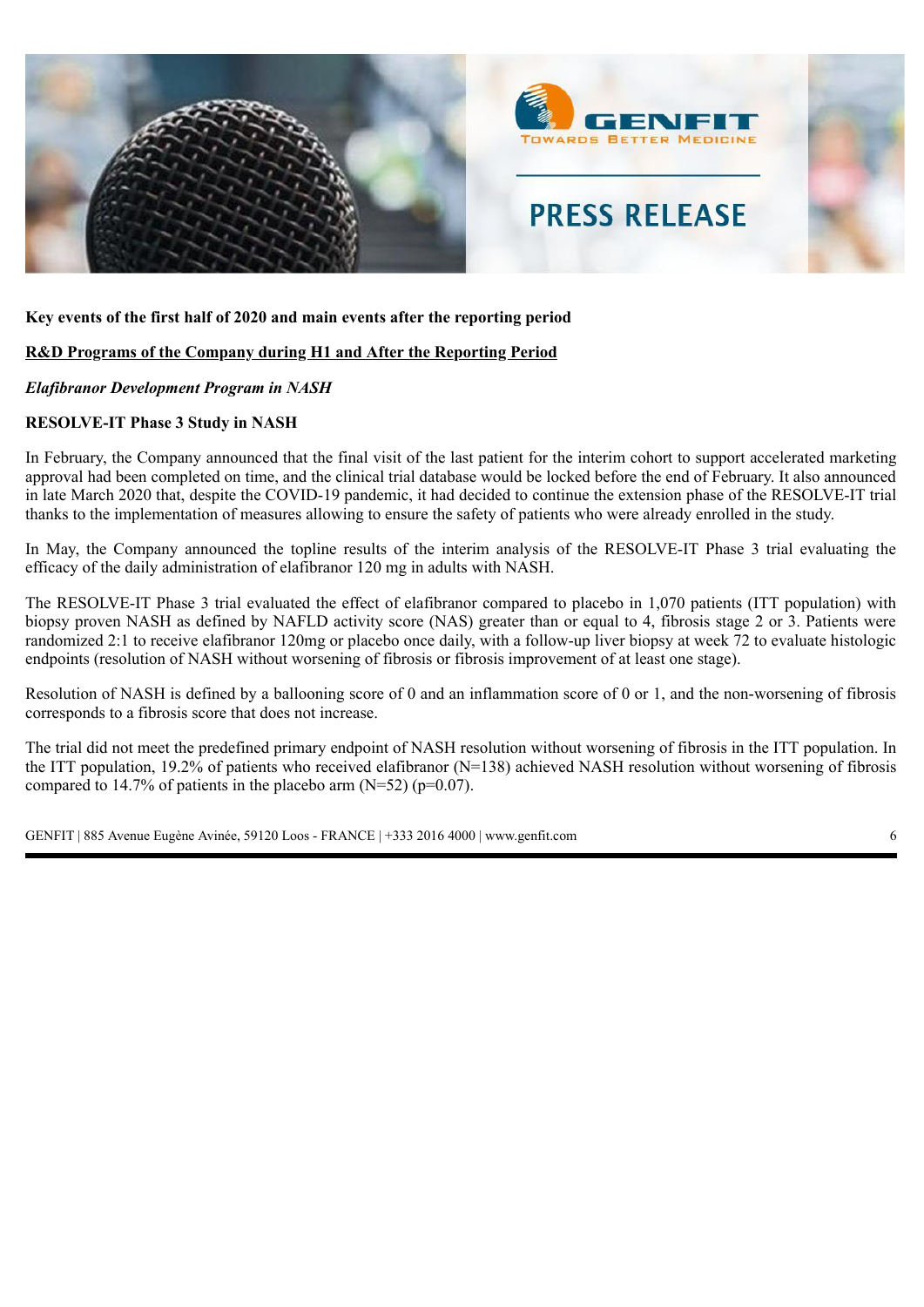

On the key secondary endpoint of fibrosis improvement of at least one stage,  $24.5\%$  of patients who received elafibranor (N=176) achieved fibrosis improvement of at least one stage compared to 22.4% (N=79) in the placebo arm (p=0.445).

Statistical significance was not achieved in the other key secondary endpoint related to metabolic parameters, which were: triglycerides, non-HDL cholesterol, HDL cholesterol, LDL cholesterol, HOMA-IR in non-diabetic patients, and HbA1c in diabetic patients.

The favorable safety and tolerability profile of elafibranor observed in our previously conducted trials was similar to what has been observed in the interim results of RESOLVE-IT, which is encouraging for the ongoing Phase 3 trial evaluating elafibranor in PBC (see below).

While the topline results do not support an application for accelerated approval of elafibranor by the FDA under Subpart H or conditional approval by the European Medicines Agency ("EMA"), the Company announced, also in May, its intention to review in detail the full dataset and conduct additional analyses in order to understand why the placebo response rate was higher than what was expected before making a decision regarding the future of the RESOLVE-IT trial.

On July 22, 2020, following the detailed review of the full RESOLVE-IT interim efficacy dataset, the Company determined that the investment needed to continue the trial was not justified, as it was unlikely to provide results that would be sufficient to support elafibranor for registration in NASH in the United States and Europe. The Company announced that it would engage with the RESOLVE-IT investigators to expedite the trial termination process –which is ongoing at the time of this report and due to last for several months– and that it would also meet with regulatory agencies to share key learnings, including results from the second reading of liver biopsies that will help better understand inter-reader variability and its impact. The Company also indicted that it is now focusing its efforts on developing its two major programs: elafibranor development in PBC, and the commercial growth of NIS4<sup>™</sup> technology, for NASH diagnostics.

### **Pediatric NASH, Phase 2 Trial Addressing Liver Fat and Therapeutic Combination Program with elafibranor in NASH**

Due to the COVID-19 pandemic, the Company had announced in late March that:

- enrollment of patients in the PK/PD trial in pediatric patients with NASH as well as the Phase 2 study addressing liver fat had been paused;
- the initiation of the Phase 2 combination study in NASH with elafibranor had been put on hold.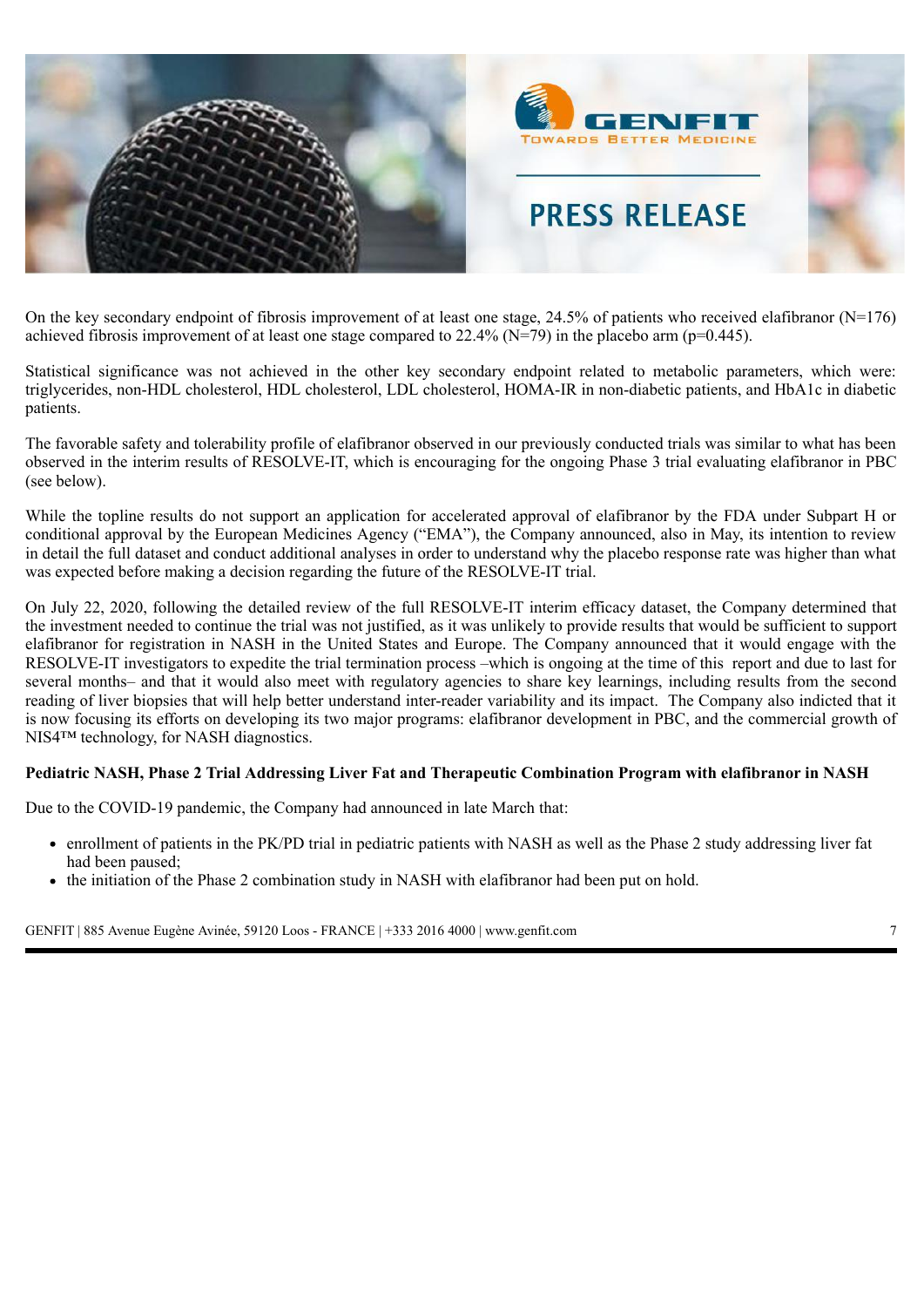

In September and following its decision to terminate all development of elafibranor in NASH, the Company decided to initiate the termination process of the PK/PD trial in pediatric NASH as well as the Phase 2 study on hepatic lipid composition.

Considering that clinical trials in the NASH space involve a large number of patients, are long and very expensive, as well as the fact that the regulatory and competitive landscape in this therapeutic area is in constant evolution, the Company has considered that the cost in relation to the probability of success was too high to continue development of elafibranor in NASH.

### **Other Phase 1 trials**

The Company also announced in March, in the context of the COVID-19 pandemic, that all ongoing or upcoming phase 1 trials – which included pharmacokinetic, food effect and bioequivalence studies – had been put on hold. These studies were necessary to support a potential elafibranor NDA submission.

Since then, in line with the decision to end development of elafibranor in NASH, the following decisions have been made regarding these trials, given that some of them will be required for a new drug application for elafibranor in PBC:

- Pharmacokinetic and drug interaction studies have resumed;
- The bioequivalence study has restarted;
- The food interaction study will start in 2021.

#### *Phase 3 of elafibranor Development in PBC Program*

Due to the COVID-19 pandemic, the Company announced in late March that the start of the Phase 3 study in patients with PBC had been delayed.

In September, the Company has announced the completion of the first patient first visit in the ELATIVE™ Phase 3 trial. Appropriate measures will be implemented, including virtual appointments, biological evaluations performed by local laboratories, delivery of the drug candidate to the patients' home, to ensure the safety of participants in the study.

### *NIS4™ Diagnostic Program in NASH*

During the first half of the year, the NIS4™ technology to support a diagnostic solution continued to be deployed in the clinical research field through Covance. While interest in NIS4™ technology is high, the Company announced in late March that there may be some limits in NIS4™ powered test utilization due to delays potentially experienced by some sponsors as the result of the COVID-19 pandemic.

In August, the Company announced that pivotal data describing the derivation and validation of NIS4™ technology has been accepted for publication by The Lancet Gastroenterology  $\&$  Hepatology. This published study details NIS4<sup>TM</sup> algorithm development and clinical validation against the liver biopsy reference standard in two independent populations comprised of data from over 700 patients. In addition to the high overall performance in indentifying patients with at-risk NASH, NIS4™ technology also provided consistent results in critical sub-populations (i.e. diabetic vs. non-diabetic, men vs. women) as compared to other non-invasive tests evaluated in the same individuals.

In September, the Company announced the signature of a new licensing agreement with Labcorp for the development and commercial deployment of an LDT integrating NIS4™ technology on the routine clinical care diagnostic test market in the United States and Canada. GENFIT also continues to explore the possibility to obtain regulatory approval to release an IVD test integrating NIS4™ technology on the US and European markets.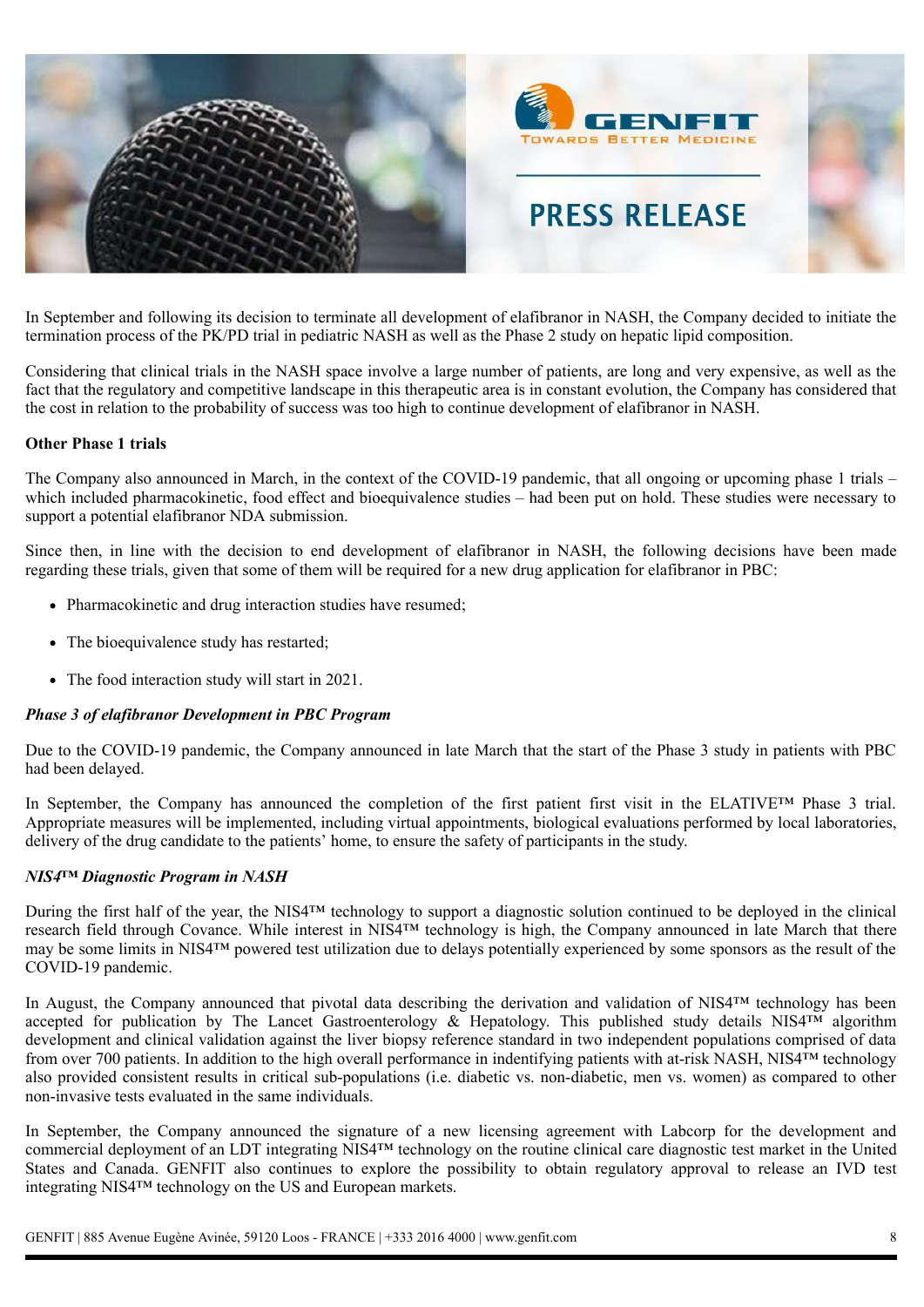

### *NTZ Development Program in Liver Fibrosis*

Despite the COVID-19 pandemic and thanks to the implementation of appropriate measures by the clinical investigator leading the study, the recruitment of patients in the Phase 2 trial evaluating NTZ in NASH-induced liver fibrosis continued throughout the first half of the year.

See also the supplemental Note 6.2 "Major events after the reporting period" to the consolidated H1 2020 financial statements thereafter regarding other events occurring after the reporting period.

#### **Governance**

The Company announced, following its annual Shareholders Meeting on June 30, 2020, the appointment of Ms. Katherine Kalin and Mr. Eric Baclet to the company's Board of Directors. Together, they bring more than 50 years of combined pharmaceutical experience and deep subject matter expertise that will aid in the next phase of GENFIT's growth.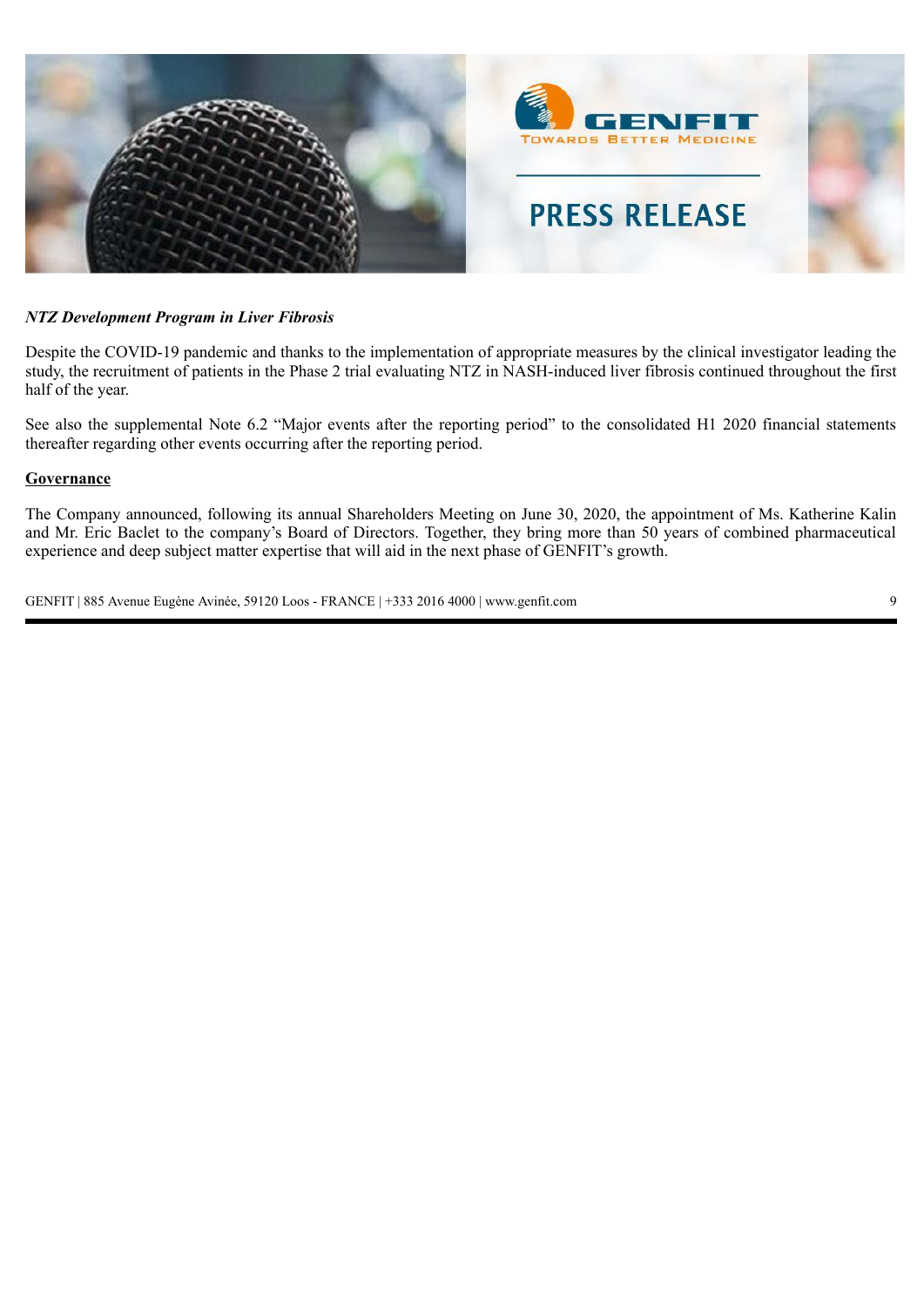

Ms. Kalin's healthcare industry expertise spans diagnostics, medical devices, and pharmaceuticals. Ms. Kalin is currently a director on the boards of Clinical Genomics, a molecular diagnostic firm, Brown Advisory, a strategic advisory and investment firm, and Primari Analytics, a startup in artificial intelligence. From 2012-17, Ms. Kalin led corporate strategy at Celgene, a global biopharmaceutical company, for 5 1/2 years. Prior to that, Ms. Kalin held executive leadership roles in marketing, sales, strategy and new business development at Johnson & Johnson (J&J) from 2002 to 2011. Prior to J&J, Ms. Kalin served as a Partner at McKinsey and Company, a global management consulting firm, where she negotiated and led consulting assignments, as a strategic advisor to pharmaceutical, medical device and other healthcare companies.

Mr. Eric Baclet has over 30 years of experience with Eli Lilly in international drug development, management, and commercialization, all expertise he gained as President and General Manager of Lilly Italia, General Manager of Lilly China, VP of Global Marketing, and Executive Directorship of International Marketing, to name a few. Throughout his tenure at Eli Lilly, Mr. Baclet spearheaded international drug launches across multiple geographies, and led multi-disciplinary teams involved in biopharmaceutical value-chain management in more than seven countries.

At the time of this report, the Board of Directors has appointed Ms. Katherine Kalin as a member of the Strategy and Alliances Committee, and Mr. Eric Baclet, as a member of the Nomination and Compensation Committee.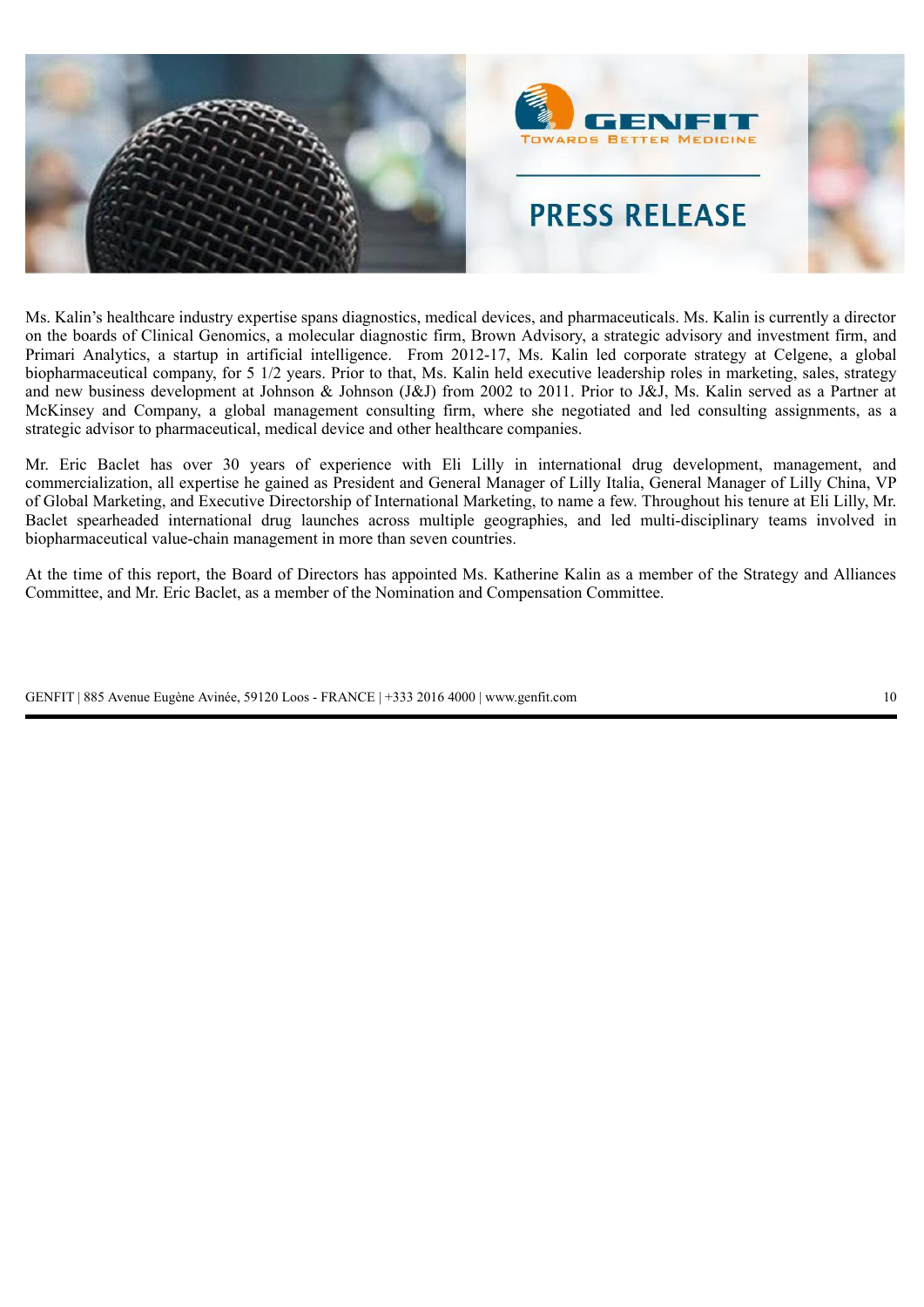

### **APPENDICES**

### **Half-year Consolidated Financial Results**

**At June 30, 2020**

The Condensed Consolidated Statements of Financial Position, Statements of Operations and Statements of Cash Flow of the Group were prepared in accordance International Financial Reporting Standards (IFRS).

The limited review procedures on the condensed consolidated financial statements have been performed. The half year consolidated financial statements for the period ended June 30, 2020 were approved by Board of Directors on September 29, 2020.

The condensed consolidated financial statements as well as the notes to the consolidated financial statements for the period ended June 30, 2020 and the statutory auditor's report on the consolidated financial statements are included in appendices of the Half Year Business and Financial Report at June 30, 2020 and available on the "Investors" page of the GENFIT website.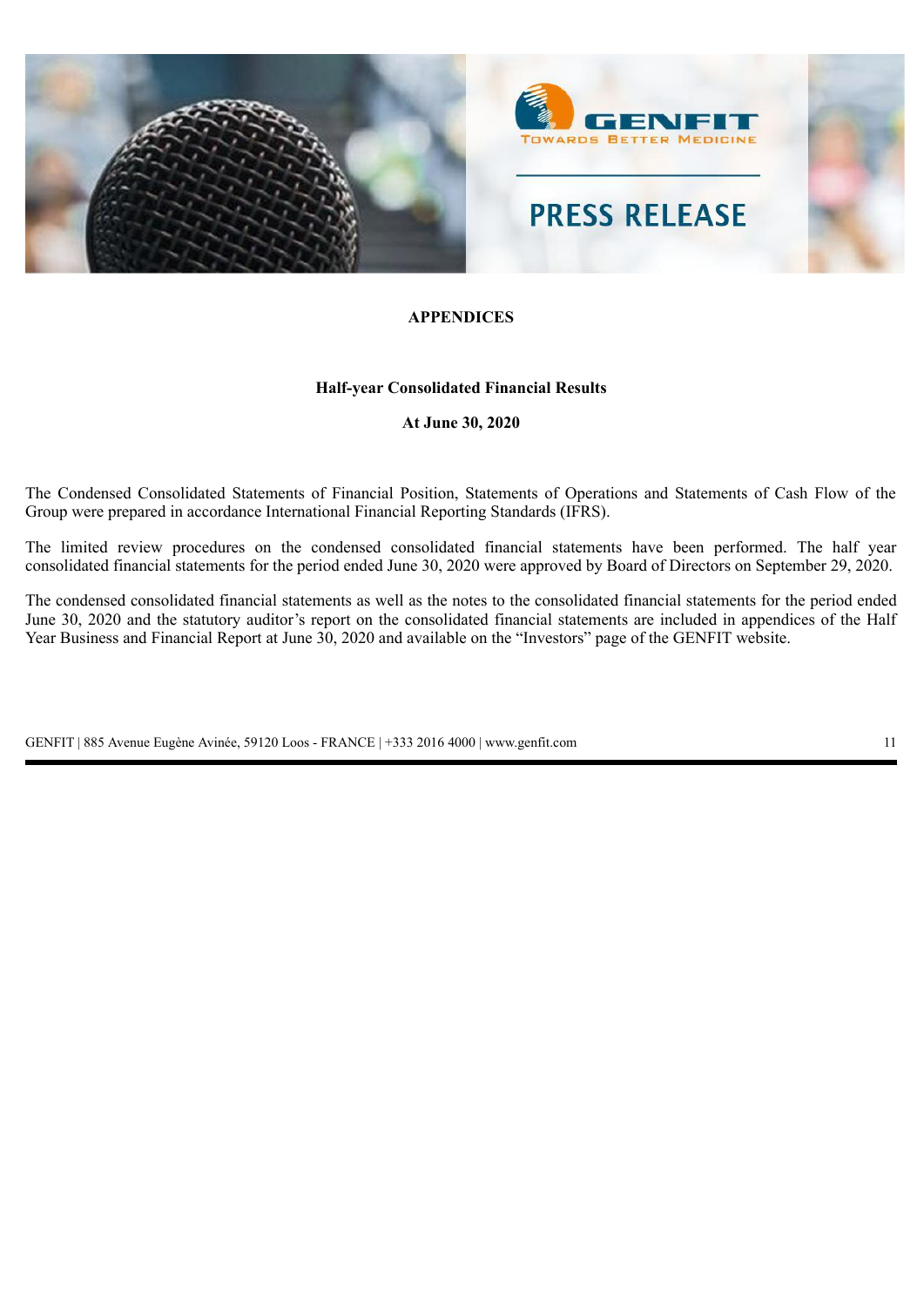

| <b>ASSETS</b>                        |                          | As of         |  |  |  |
|--------------------------------------|--------------------------|---------------|--|--|--|
| $(in \in$ thousands)                 | <b>December 31, 2019</b> | June 30, 2020 |  |  |  |
| <b>Current assets</b>                |                          |               |  |  |  |
| Cash and cash equivalents            | 276 748                  | 225 721       |  |  |  |
| Current trade and others receivables | 12 0 33                  | 8938          |  |  |  |
| Other current assets                 | 1968                     | 3 5 4 0       |  |  |  |
| Inventories                          | 5                        | 5             |  |  |  |
| Total - Current assets               | 290 753                  | 238 204       |  |  |  |
| <b>Non-current assets</b>            |                          |               |  |  |  |
| Intangible assets                    | 920                      | 894           |  |  |  |
| Property, plant and equipment        | 16453                    | 15 507        |  |  |  |
| Other non-current financial assets   | 1 727                    | 1 5 9 5       |  |  |  |
| Total - Non-current assets           | 19 100                   | 17997         |  |  |  |
| <b>Total - Assets</b>                | 309 853                  | 256 200       |  |  |  |

# **Condensed Consolidated Statement of Financial Position**

### **SHAREHOLDERS' EQUITY AND**

| <b>LIABILITIES</b>                   | As of             |               |  |  |  |
|--------------------------------------|-------------------|---------------|--|--|--|
| (in $\epsilon$ thousands)            | December 31, 2019 | June 30, 2020 |  |  |  |
| <b>Current liabilities</b>           |                   |               |  |  |  |
| Current convertible loans            | 1 3 1 3           | 1 3 1 3       |  |  |  |
| Other current loans and borrowings   | 3 2 2 6           | 3 2 2 2       |  |  |  |
| Current trade and other payables     | 36917             | 34 961        |  |  |  |
| Current deferred income and revenue  | 140               | 141           |  |  |  |
| Current provisions                   | 2 0 6 1           | 2070          |  |  |  |
| Total - Current liabilities          | 43 657            | 41 706        |  |  |  |
| <b>Non-current liabilities</b>       |                   |               |  |  |  |
| Non-current convertible loans        | 164 142           | 166 760       |  |  |  |
| Other non-current loans and          |                   |               |  |  |  |
| borrowings                           | 14 9 39           | 13 342        |  |  |  |
| Non-current trade and other payables | 451               | 451           |  |  |  |
| Non-current employee benefits        | 1 4 0 8           | 1503          |  |  |  |
| Deferred tax liabilities             | 1 1 9 3           | 1057          |  |  |  |
| Total - Non-current liabilities      | 182 132           | 183 112       |  |  |  |
| <b>Shareholders' equity</b>          |                   |               |  |  |  |
| Share capital                        | 9715              | 9715          |  |  |  |
| Share premium                        | 377821            | 378 334       |  |  |  |
| Retained earnings (accumulated       |                   |               |  |  |  |
| deficit)                             | (238 340)         | (303662)      |  |  |  |
| Currency translation adjustment      | 14                | 7             |  |  |  |
| Net profit (loss)                    | (65145)           | (53 011)      |  |  |  |
| Total shareholders' equity - Group   |                   |               |  |  |  |
| share                                | 84 065            | 31 382        |  |  |  |
| Non-controlling interests            |                   |               |  |  |  |
| Total - Shareholders' equity         | 84 065            | 31 382        |  |  |  |
| Total - Shareholders' equity &       | 309853            | 256 200       |  |  |  |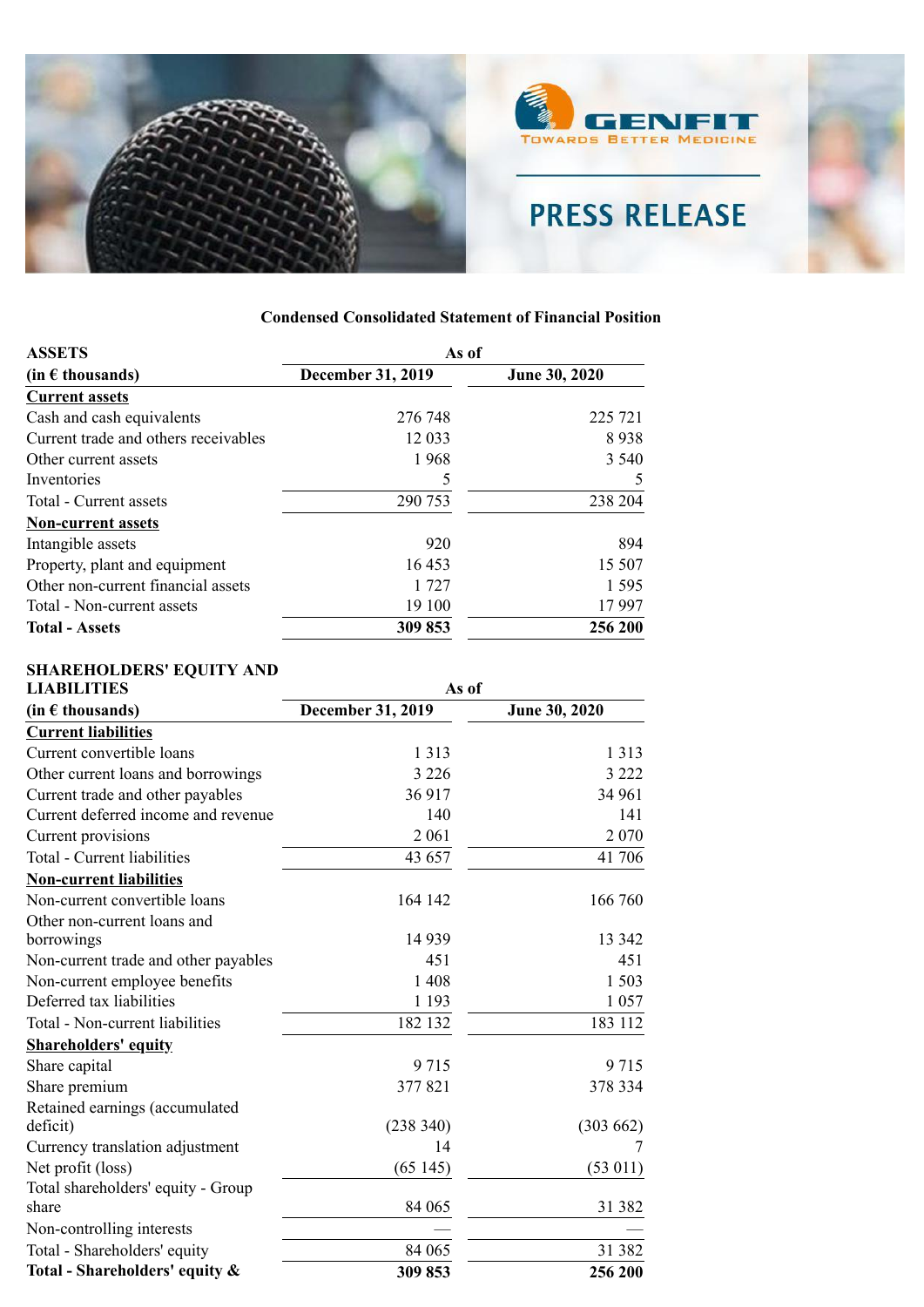### **liabilities**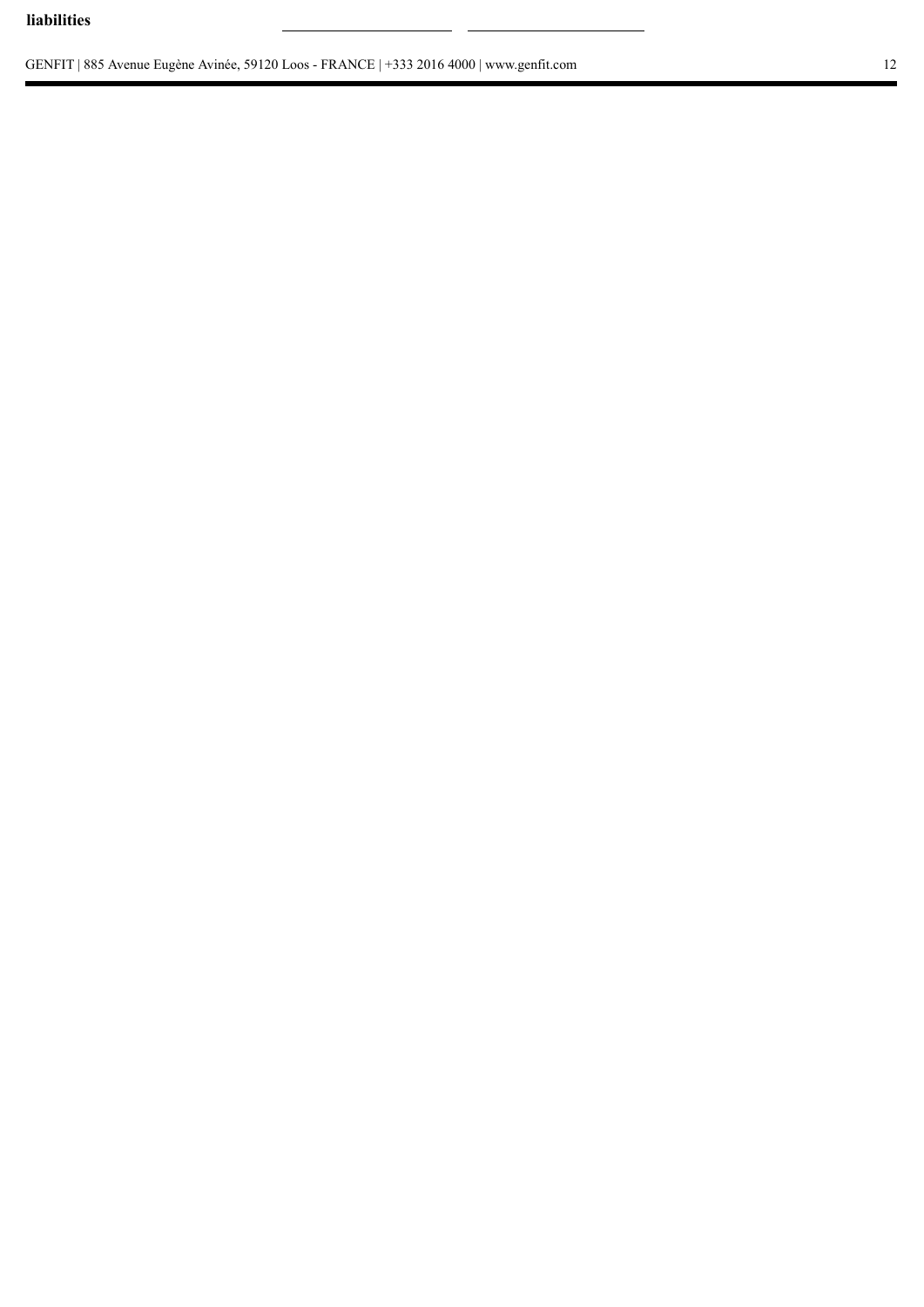

## **Condensed Consolidated Statement of Operations**

|                                                     | For the six-month period ended |               |  |  |
|-----------------------------------------------------|--------------------------------|---------------|--|--|
| (in $\epsilon$ thousands, except earnings per share |                                |               |  |  |
| data)                                               | June 30, 2019                  | June 30, 2020 |  |  |
| <b>Revenues and other income</b>                    |                                |               |  |  |
| Revenue                                             | 1                              | 122           |  |  |
| Other income                                        | 5 3 5 6                        | 5 7 4 5       |  |  |
| Revenues and other income                           | 5 3 5 7                        | 5 8 6 7       |  |  |
| <b>Operating expenses and other operating</b>       |                                |               |  |  |
| income (expenses)                                   |                                |               |  |  |
| Research and development expenses                   | (38908)                        | (36 867)      |  |  |
| General and administrative expenses                 | (9517)                         | (8251)        |  |  |
| Marketing and market access expenses                | (2876)                         | (9491)        |  |  |
| Other operating income (expenses)                   |                                | (423)         |  |  |
| Operating income (loss)                             | (45936)                        | (49163)       |  |  |
| Financial income                                    | 1755                           | 2 0 9 5       |  |  |
| Financial expenses                                  | (7240)                         | (6102)        |  |  |
| Financial profit (loss)                             | (5485)                         | (4007)        |  |  |
| Net profit (loss) before tax                        | (51 422)                       | (53170)       |  |  |
| Income tax benefit (expense)                        | 289                            | 159           |  |  |
| Net profit (loss)                                   | (51132)                        | (53 011)      |  |  |
| Attributable to owners of the Company               | (51132)                        | (53 011)      |  |  |
| Attributable to non-controlling interests           |                                |               |  |  |
| Basic and diluted earnings (loss) per share         |                                |               |  |  |
| Basic and diluted earnings (loss) per share         |                                |               |  |  |
| $(\epsilon$ /share)                                 | (1, 64)                        | (1,36)        |  |  |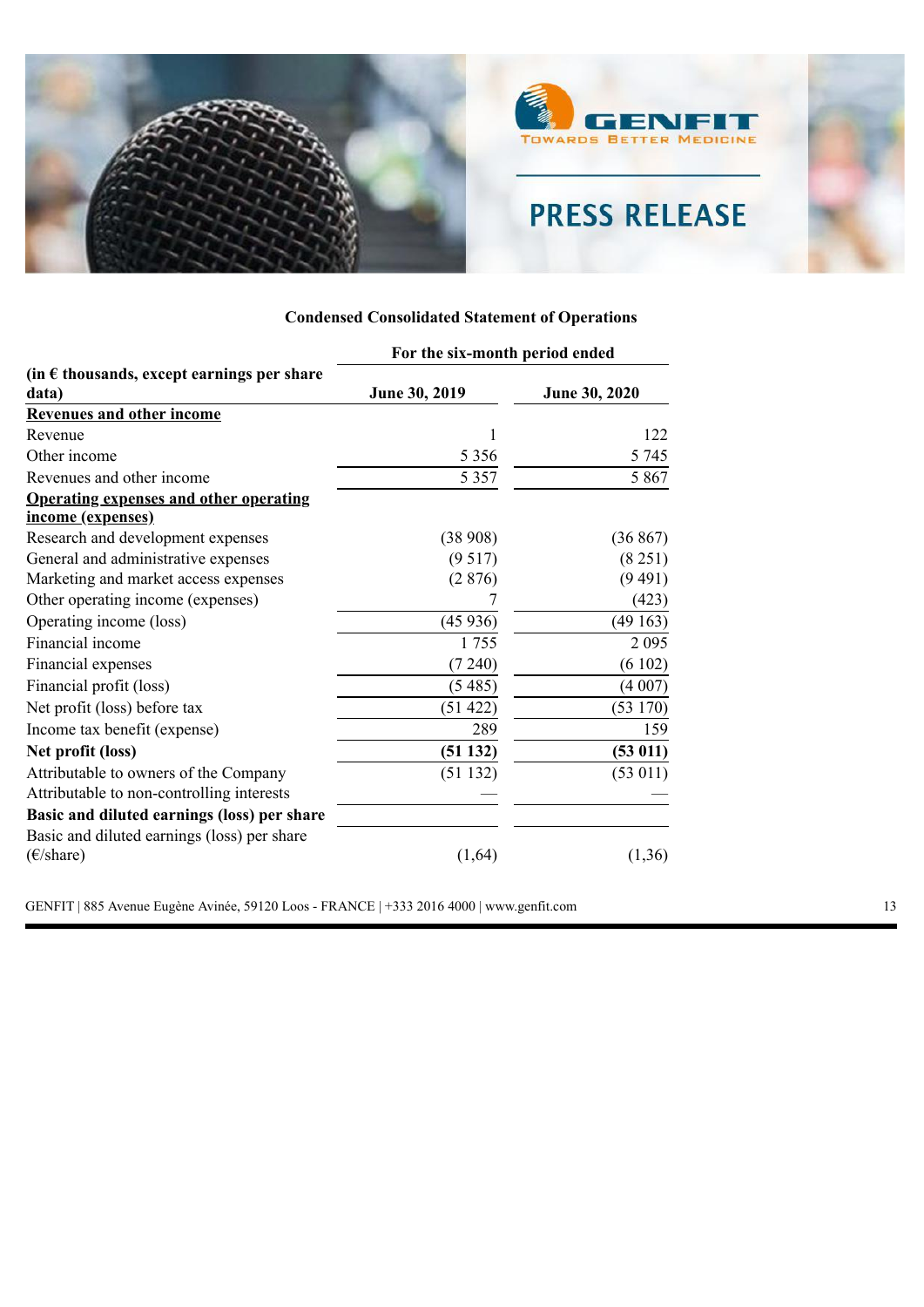

### **Condensed Statement of Cash Flows**

|                                                   | For the six-month<br>period ended | For the year<br>ended | For the six-<br>month period<br>ended |
|---------------------------------------------------|-----------------------------------|-----------------------|---------------------------------------|
|                                                   |                                   | December 31,          |                                       |
| $(in \in$ thousands)                              | June 30, 2019                     | 2019                  | June 30, 2020                         |
| <b>Cash flows from operating activities</b>       |                                   |                       |                                       |
|                                                   |                                   | (65)                  | (53)                                  |
| $+$ Net profit (loss)                             | (51132)                           | 145)                  | 011)                                  |
| + Non-controlling interests                       |                                   |                       |                                       |
| Reconciliation of net loss to net cash            |                                   |                       |                                       |
| used in operating activities                      |                                   |                       |                                       |
| Adjustments for:                                  |                                   |                       |                                       |
| + Depreciation and amortization on                |                                   | 3                     | 1                                     |
| tangible and intangible assets                    | 1 5 4 2                           | 263                   | 737                                   |
| + Impairment and provision for                    |                                   |                       |                                       |
| litigation                                        | 1 804                             | 357                   | 124                                   |
| + Expenses related to share-based<br>compensation | 356                               | 1<br>657              | 513                                   |
| - Gain on disposal of property, plant             |                                   |                       |                                       |
| and equipment                                     | (1)                               | (19)                  | (2)                                   |
|                                                   |                                   | 11                    | 5                                     |
| + Net finance expenses (revenue)                  | 5 6 6 9                           | 437                   | 848                                   |
| + Income tax expense (benefit)                    | (289)                             | (576)                 | (159)                                 |
| $+$ Other non-cash items including                |                                   | 1                     |                                       |
| Research Tax Credit litigation                    | (11)                              | 702                   | 92                                    |
| Operating cash flows before change in             |                                   | (47)                  | (44)                                  |
| working capital                                   | (42063)                           | 324)                  | 859)                                  |
| Change in:                                        |                                   |                       |                                       |
| Decrease (increase) in trade                      |                                   | (1)                   | 1                                     |
| receivables and other assets                      | (10103)                           | 640)                  | 523                                   |
| (Decrease) increase in trade payables             |                                   |                       | (2)                                   |
| and other liabilities                             | 5 3 0 7                           | 284                   | 026)                                  |
| Change in working capital                         | (4797)                            | (356)                 | (504)                                 |
| Income tax paid                                   |                                   |                       |                                       |
| Net cash flows used in operating                  |                                   | (47)                  | (45)                                  |
| activities                                        | (46859)                           | 680)                  | 362)                                  |
| <b>Cash flows from investment</b><br>activities   |                                   |                       |                                       |
| - Acquisition of property, plant and              |                                   | (2)                   |                                       |
| equipment                                         | (65)                              | 030)                  | (785)                                 |
| + Proceeds from disposal of /                     |                                   |                       |                                       |
| reimbursement of property, plant and              |                                   | 2                     |                                       |
| equipment                                         | (0)                               | 517                   |                                       |
| - Acquisition of financial instruments            | (128)                             |                       |                                       |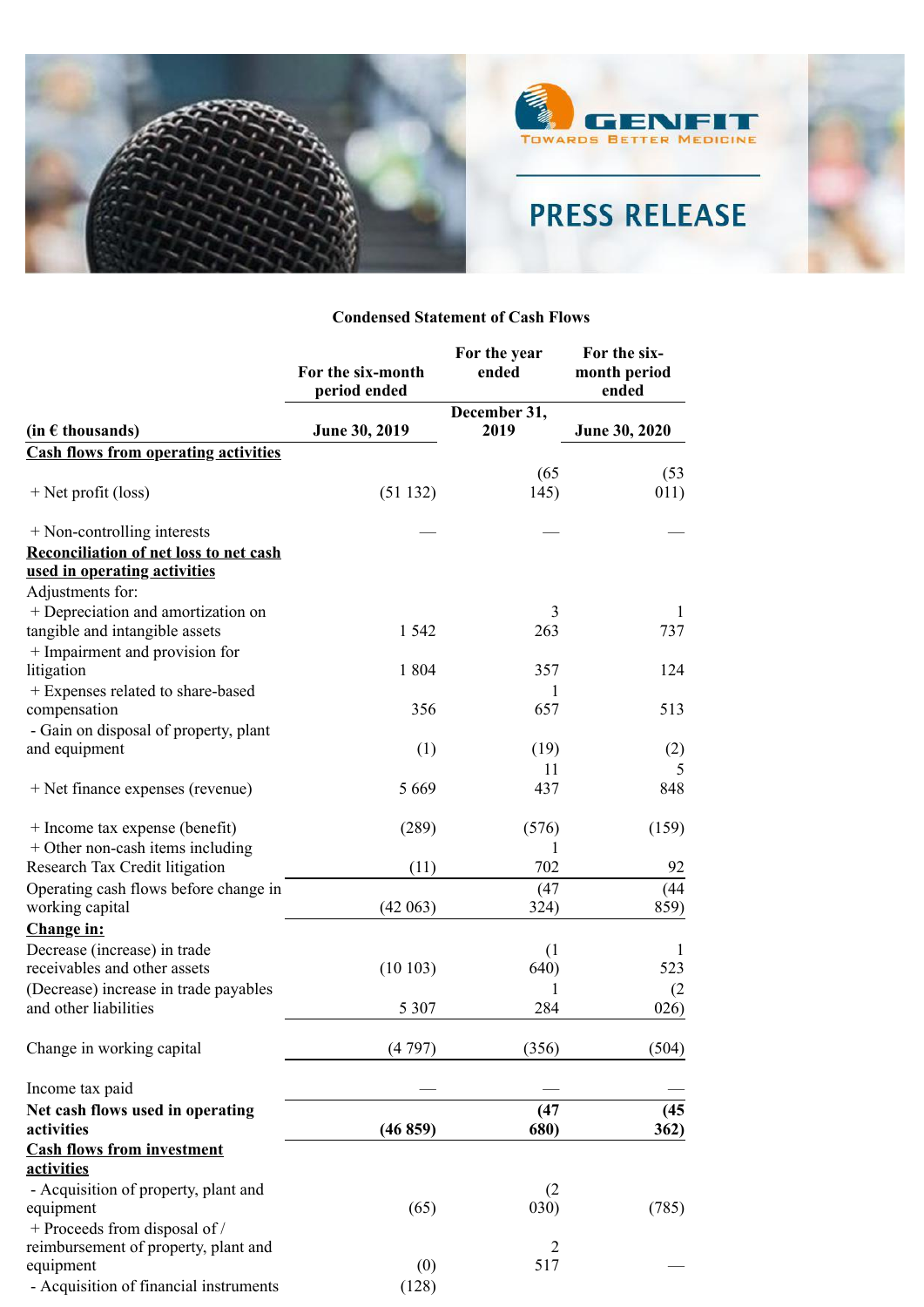|                                             |         | (160)            | (49)  |
|---------------------------------------------|---------|------------------|-------|
| Net cash flows provided by (used in         |         |                  |       |
| ) investment activities                     | (193)   | 327              | (834) |
| <b>Cash flows from financing activities</b> |         |                  |       |
| + Proceeds from issue of share capital      |         | 126              |       |
| (net)                                       | 126 479 | 486              |       |
| + Proceeds from subscription /              |         |                  |       |
| exercise of share warrants                  |         | 43               |       |
| + Proceeds from new loans and               |         |                  |       |
| borrowings net of issue costs               |         |                  |       |
| - Repayments of loans and                   |         | $\left(1\right)$ | ( l   |
| borrowings                                  | (1513)  | 884)             | 601)  |
| - Financial interests paid (including)      |         | (7               | (3)   |
| finance lease)                              | (3 234) | 785)             | 230)  |
| Net cash flows provided by (used in         |         | 116              | (4)   |
| ) financing activities                      | 121 732 | 860              | 831)  |
| Increase (decrease) in cash and cash        |         | 69               | (51)  |
| equivalents                                 | 74 680  | 508              | 027)  |
| <b>Cash and cash equivalents at the</b>     |         | 207              | 276   |
| beginning of the period                     | 207 240 | 240              | 748   |
| Cash and cash equivalents at the            |         | 276              | 225   |
| end of the period                           | 281 920 | 748              | 721   |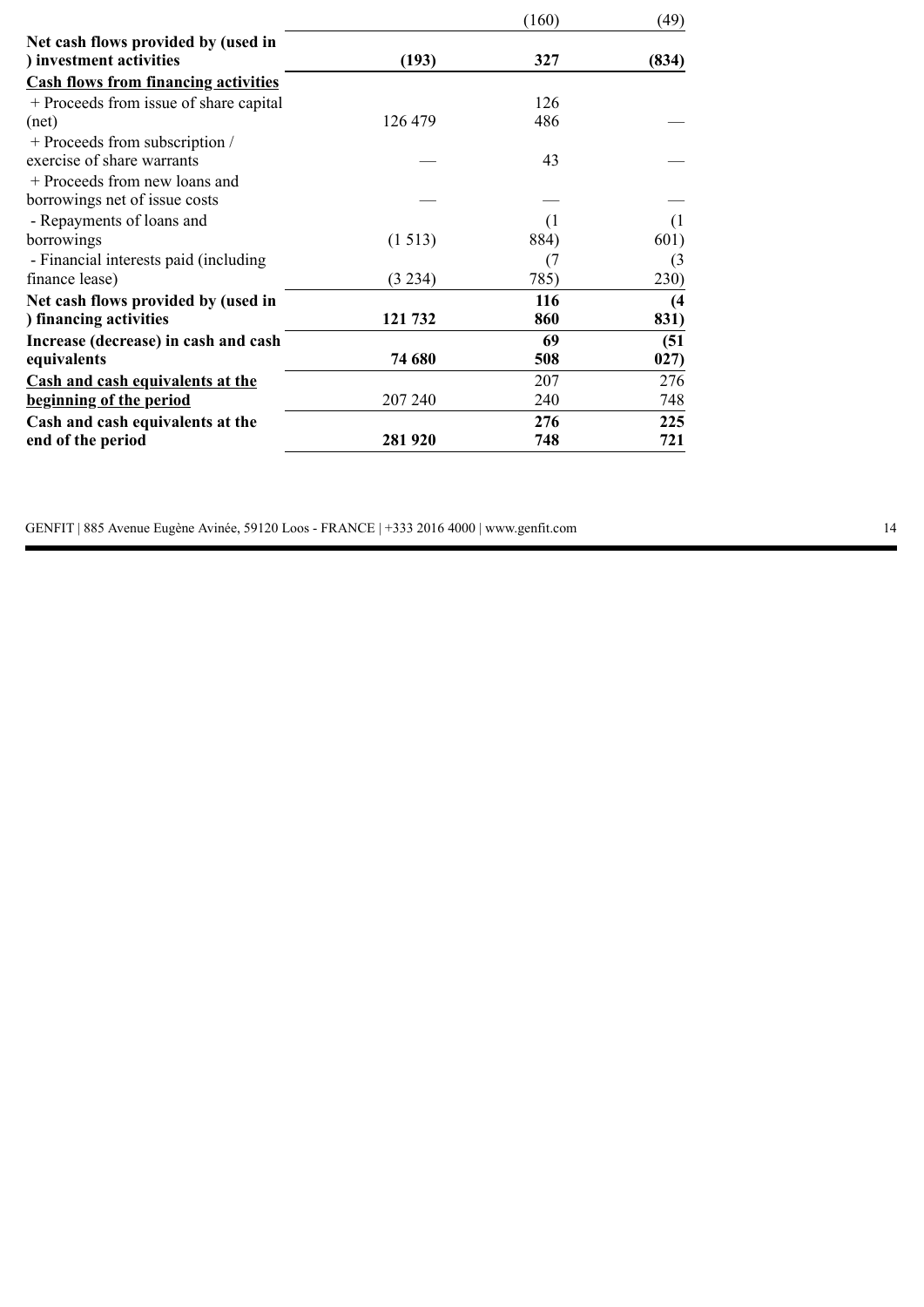

### **Discussion of the 2020 half year results**

### **Comments on the condensed statement of net income for the periods ended June 30, 2019 and June 30, 2020**

### **(i) Revenue and other income**

The Company's revenue and other income results primarily from the research tax credit.

| Revenue and other income        | For the six-month period<br>ended |               |
|---------------------------------|-----------------------------------|---------------|
| $(in \in$ thousands)            | June 30, 2019                     | June 30, 2020 |
| Revenues                        |                                   | 122           |
| Government grants and subsidies |                                   |               |
| CIR tax credit                  | 5 3 5 0                           | 5 2 2 4       |
| Other operating income          | 4                                 | 519           |
| <b>TOTAL</b>                    | 5 3 5 7                           | 5867          |

Revenue and other income was  $\epsilon$  5,867 thousand at June 30, 2020 compared to  $\epsilon$ 5,357 thousand for the same period in the previous year.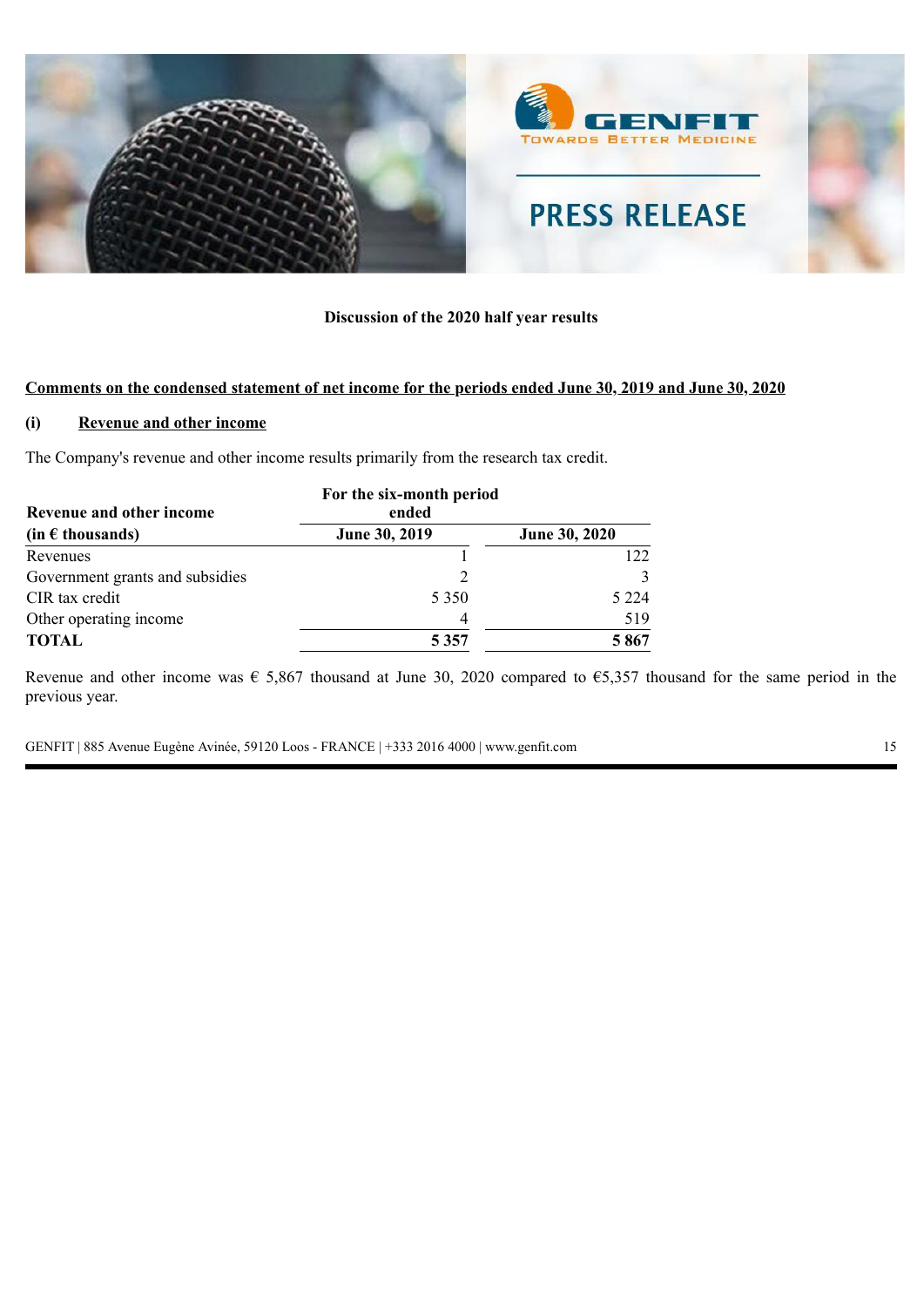

## **(ii) Operating expenses and other operating income by destination**

The tables below break down operating expenses by destination mainly into research and development expenses on the one hand, marketing and pre-marketing and general and administrative expenses on the other, for the half years ended June 30, 2020 and 2019.

|                                                                                      |      | For the<br>six-month period |      | Contracted<br>research and<br>development<br>activities |       |                 |      | Other<br>expenses<br>(maintenance, | Depreciation,<br>amortization<br>and | Gain /<br>(loss) on<br>disposal of<br>property, |
|--------------------------------------------------------------------------------------|------|-----------------------------|------|---------------------------------------------------------|-------|-----------------|------|------------------------------------|--------------------------------------|-------------------------------------------------|
| Operating<br>expenses and<br>other<br>operating<br>income<br>(expenses)<br>$(in \in$ |      | ended                       |      | conducted by                                            |       | <b>Employee</b> |      | fees, travel,                      | impairment                           | plant and                                       |
| thousands)                                                                           |      | June 30, 2019               |      | third parties                                           |       | expenses        |      | taxes)                             | charges                              | equipment                                       |
| Research and<br>development<br>expenses                                              | 908) | (38)                        | 909) | (25)                                                    | 206)  | (6)             | 564) | (2)                                |                                      |                                                 |
| General and<br>administrative<br>expenses                                            | 517) | (9)                         | (1)  |                                                         | 082)  | (4)             | 244) | (5)                                |                                      |                                                 |
| Marketing<br>and market<br>access<br>expenses                                        | 876) | (2)                         |      |                                                         | (883) |                 | 963) | (1)                                |                                      |                                                 |
| Other<br>operating<br>income and<br>(expenses)                                       | 7    |                             |      |                                                         |       |                 | 6    |                                    |                                      |                                                 |
| <b>TOTAL</b>                                                                         | 293) | (51)                        | 910) | (25)                                                    | 170)  | (11)            | 764) | (9)                                | 1                                    | 1                                               |

|                                                                  | For the<br>six-month period | Contracted<br>research and<br>development<br>activities |                             | Other<br>expenses<br>(maintenance, | Depreciation,<br>amortization<br>and | Gain /<br>(loss) on<br>disposal of<br>property, |
|------------------------------------------------------------------|-----------------------------|---------------------------------------------------------|-----------------------------|------------------------------------|--------------------------------------|-------------------------------------------------|
| <b>Operating</b><br>expenses and<br>other<br>operating<br>income |                             |                                                         |                             |                                    |                                      |                                                 |
| (expenses)<br>$(in \in$                                          | ended<br>June 30, 2020      | conducted by<br>third parties                           | <b>Employee</b><br>expenses | fees, travel,<br>taxes)            | impairment<br>charges                | plant and<br>equipment                          |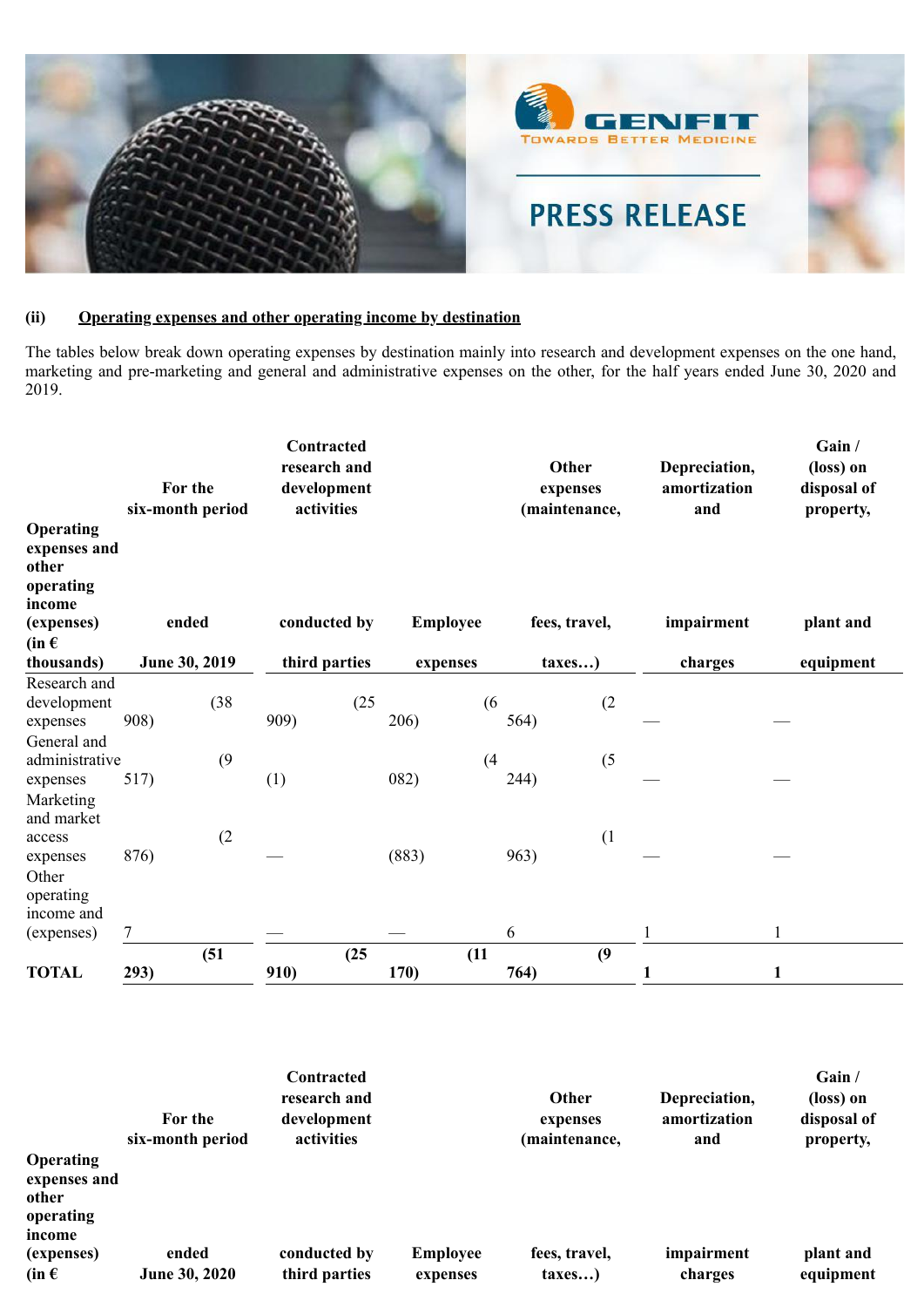| thousands)                                |       |      |      |              |             |      |       |                |  |
|-------------------------------------------|-------|------|------|--------------|-------------|------|-------|----------------|--|
| Research and<br>development<br>expenses   | 867)  | (36) | 337) | (24)<br>591) | (6)<br>287) | (3)  | 455)  | (1)            |  |
| General and<br>administrative<br>expenses | 251)  | (8)  | (42) | 845)         | (3)<br>963) | (3)  | (269) |                |  |
| Marketing<br>and market<br>access         | 491)  | (9)  |      | (744)        | 697)        | (8)  | (44)  |                |  |
| expenses<br>Other<br>operating<br>income  |       |      | (1)  |              |             |      |       |                |  |
| (expenses)                                | (423) |      |      |              | (425)       |      |       | $\overline{2}$ |  |
|                                           |       | (55) |      | (24)         | (11)        | (16) |       | (1)            |  |
| <b>TOTAL</b>                              | 031)  |      | 379) | 180)         | 372)        |      | 769)  | 2              |  |
|                                           |       |      |      |              |             |      |       |                |  |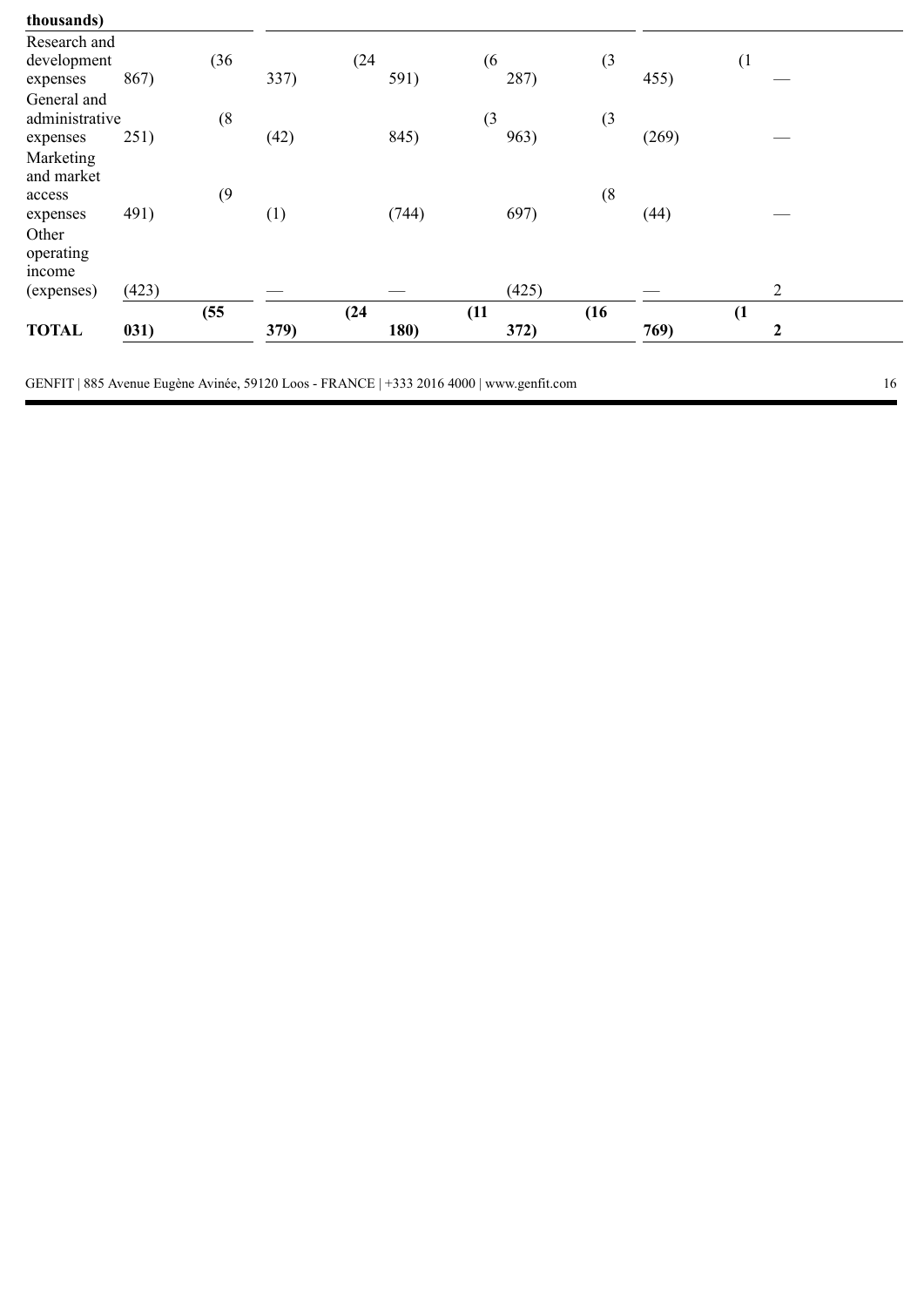

Operating expenses in the first half 2020 amounted to  $655,031$  thousand compared to  $651,293$  thousand in first half 2019.

They include, in particular:

·**research and development expenses,** which include employee-related expenses for employees in research and development functions ( $66,591$  thousand at June 30, 2020 compared to  $66,206$  thousand at June 30, 2019), the cost of consumables and contracted research and development activities (particularly clinical and pharmaceutical expenses) (representing  $E$ 25,534 thousand at June 30, 2020 compared to  $\epsilon$ 26,977 thousand at June 30, 2019) and expenses related to intellectual property. These research and development expenses amounted to €36,867 thousand at June 30, 2020 compared to €38,908 thousand at June 30, 2019, or 67% and 76% of operating expenses, respectively.

The decrease in contracted research and development expenses is mainly due to the suspension or termination of some clinical studies in the context of the COVID-19 pandemic.

Changes in employee-related expenses for employees in research and development functions is mainly due to increased headcount (128 vs. 116), compensated by the absence of incentive bonuses in 2020.

The decrease in amortization and provisions related to research and development is mainly due to the provisions recorded in the dispute with the tax authorities concerning the CIR in 2019 and the application as from January 1, 2019 of IFRS 16 to leases.

·**general and administrative expenses**, which include the costs of personnel not assigned to research (€3,845 thousand at June 30, 2020 compared to €4,082 thousand at June 30, 2019), and administrative costs. These general and administrative expenses amounted to  $\epsilon$ 8,251 thousand in the first half 2020 compared with  $\epsilon$ 9,517 thousand in the first half 2019, or 15% and 19% of operating expenses, respectively.

Changes in general and administrative expenses are mainly related to the cost of insurance premiums in relation to Company listing on the Nasdaq.

Changes in employee-related expenses paid to employees in general and administrative functions was primarily the result of an increase in headcount (68 vs. 51 employees), compensated by the absence of incentive bonuses in 2020.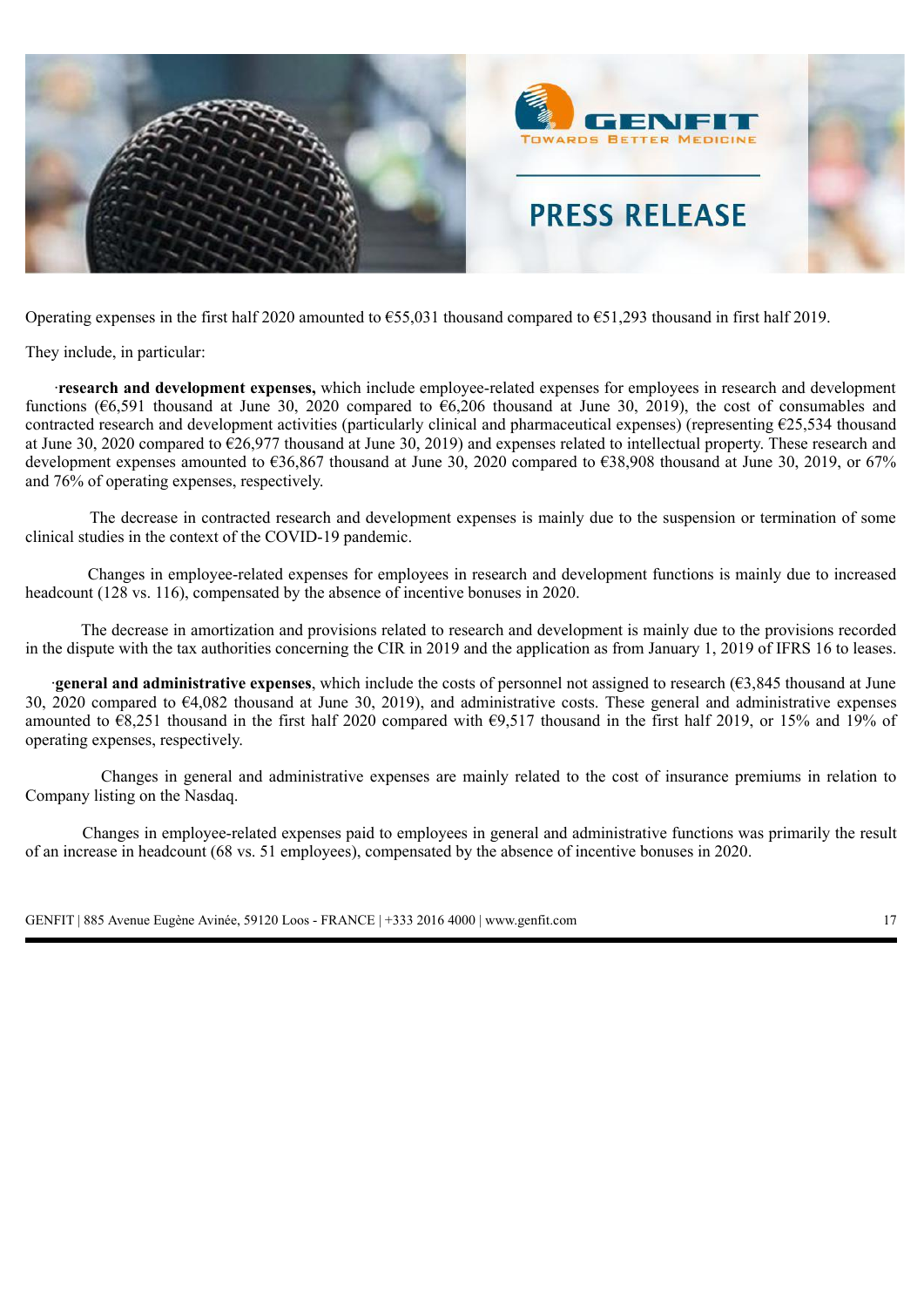

·**marketing and pre-marketing expenses**, which include the costs of personnel assigned to marketing and business development ( $\epsilon$ 744 thousand in the first half 2020 compared to  $\epsilon$ 883 thousand in the first half 2019), and costs related to the preparation of the commercialization of elafibranor and NIS4™ in NASH (market research, marketing strategy, medical communication, market access...) ( $\epsilon$ 9,491 thousand in the first half 2020 compared to  $\epsilon$ 2,876 thousand in the first half 2019).

Marketing and pre-commercialization expenses will significantly decrease as of the second half 2020 due to the discontinuation of the pre-commercialization work for elafibranor in NASH following the termination of this program in July 2020.

### **(iii) Operating expenses by type**

Broken down by type instead of by destination, operating expenses mainly included the following:

#### **Contracted research and development activities**

Contracted research and development expenses amounted to  $E$ 24,379 thousand in the first half 2020 compared to  $E$ 25,910 thousand in the first half 2019, corresponding to a 6% decrease, which is mainly due to the suspension or discontinuation of some studies in the context of the COVID-19 pandemic.

#### **Employee expenses**

| <b>Employee expenses</b>        | For the six-month period ended |               |  |  |  |  |  |
|---------------------------------|--------------------------------|---------------|--|--|--|--|--|
| $(in \in$ thousands)            | June 30, 2019                  | June 30, 2020 |  |  |  |  |  |
| Wages and salaries              | (7998)                         | 811)          |  |  |  |  |  |
| Social security costs           | (2748)                         | (2)<br>770)   |  |  |  |  |  |
| Changes in pension provision    | (69)                           | (87)          |  |  |  |  |  |
| Individual training entitlement |                                |               |  |  |  |  |  |
| Share-based compensation        | (356)                          | (513)         |  |  |  |  |  |
| <b>TOTAL</b>                    | (11 170)                       | (11)<br>180)  |  |  |  |  |  |

Employee expenses excluding share-based compensation amounted to  $\epsilon$ 10,667 thousand in the first half 2020 compared to  $\epsilon$ 10,814 thousand in the first half 2019, or a 1% decrease, mainly due to the absence of incentive bonuses in 2020 despite an increase in headcount (203 vs. 174 employees)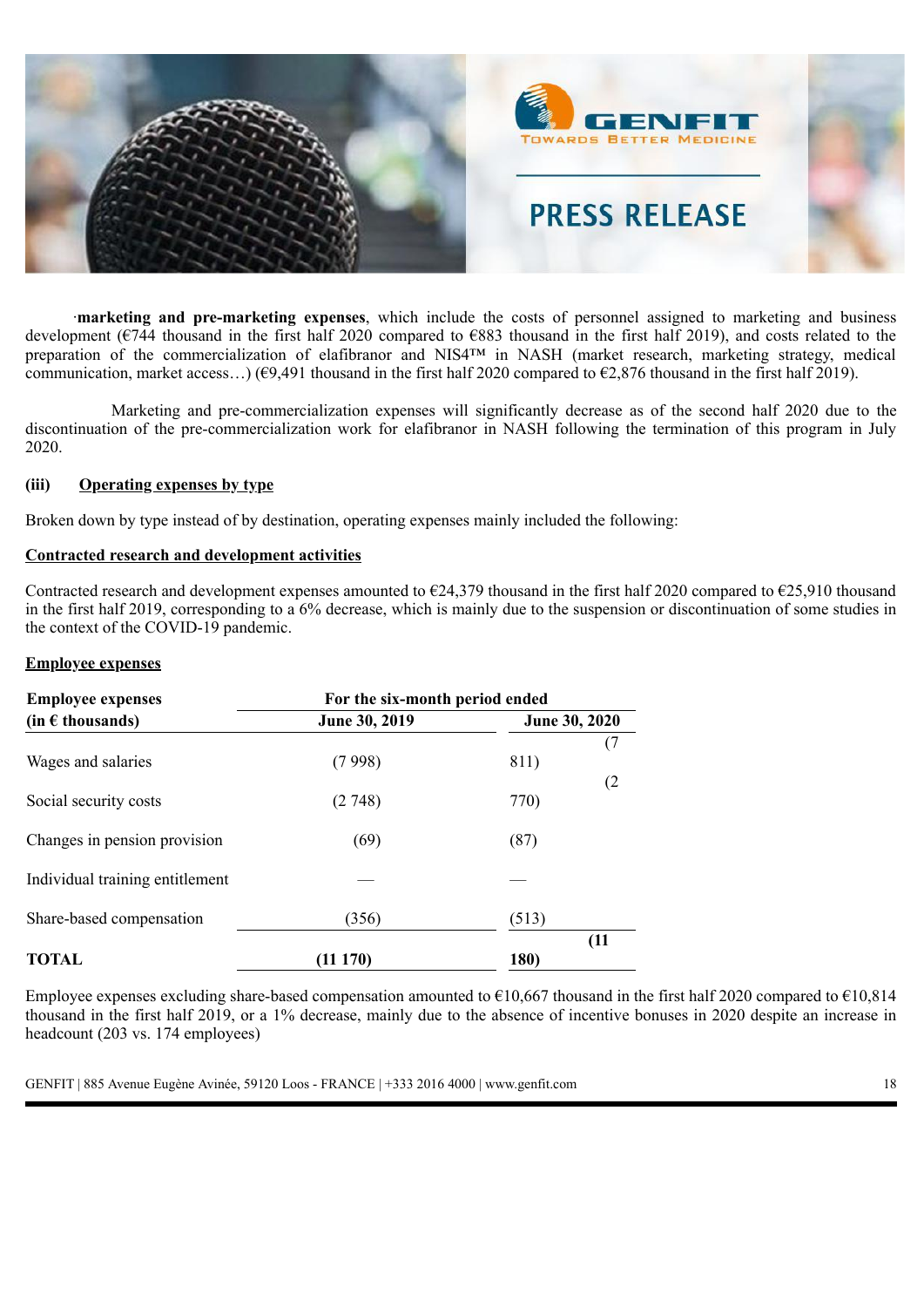

The amount recognized as share-based compensation (BSA, BSAAR, SO and AGA) free of any impact on cash flow amounted to €513k in the first half 2020 compared to €356 thousand in the first half 2019. The expenses recorded in the first half of 2020 relate to the SO and AGA plans put in place in December 2016, the BSA, SO and AGA plans put in place in 2017, the SO and AGA plans put in place in 2018 and the BSA, SO and AGA plans put in place in 2019.

### **Other expenses**

Other expenses amount to  $\epsilon$ 16,372 thousand in the first half 2020 compared to  $\epsilon$ 9,764 thousand in the first half 2019. They include, in particular:

- "fees," which include legal, audit, and accounting, the fees of various advisors (press relations, investor relations, communication, IT), as well as the fees of certain scientific advisers. This amount also includes intellectual property expenditures corresponding to fees incurred by the Company in connection with the registration and protection of its patents;
- insurance premiums specific to the listing of the Company's shares on Nasdaq: a recurring Directors & Officers civil liability insurance policy;
- expenses related to the pre-marketing of elafibranor and NIS4™ in NASH (market research, marketing strategy, medical communication, market access…);
- expenses related to the use and maintenance of Group offices;
- expenses related to external service providers (guard, security, reception, clinical trial management and IT); and
- expenses related to business travel and conferences mainly for employees as well as the costs of participation in scientific, medical, financial, and business development conferences.

These changes are mainly related to increases in expenses for pre-marketing projects.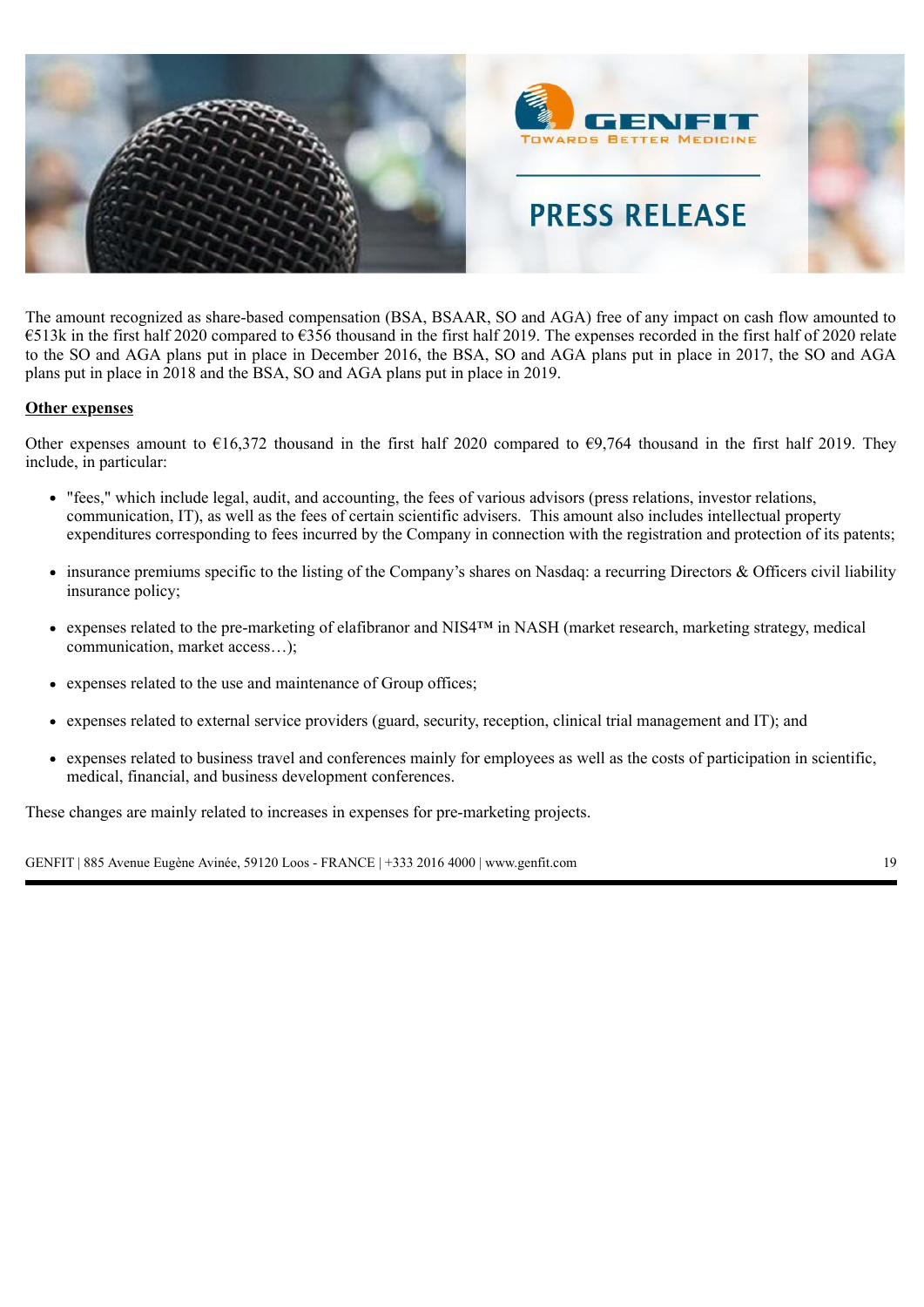

### **(iv) Financial income (expense)**

Financial income (expense) as of June 30, 2020 amounted to a loss of €4,007 thousand compared to financial loss of €5,485 thousand in the previous half year.

This change is mainly due to realized and unrealized foreign currency exchange rate loss of €246k in the first half 2020 compared to  $\epsilon$ 1,563k in the first half 2019, partially compensated a notable increase in financial income ( $\epsilon$ 1,154k in the first half 2020 compared to  $\epsilon$ 103k in the first half 2019<sup>1</sup>) due to the increase of cash held in US dollars and to investments in US dollars where the return has been significantly higher than investments in euros.

### **(v) Net income (loss)**

The first half 2020 resulted in a net loss of €53,011 thousand compared to a net loss of €51,132 thousand in the first half 2019. The net loss for the 2019 fiscal year amounted to €65,144 thousand.

### **Comments on the Group's Statement of Financial Position at June 30, 2020**

At June 30, 2020 the total amount of the Group's Statement of Financial Position amounted to €256,200 thousand compared to  $\epsilon$ 309,853 thousand as of December 31, 2019.

At June 30, 2020, the Group's cash, cash equivalents and other financial assets amounted to  $\epsilon$ 227,316 thousand, compared to €278,474 thousand as of December 31, 2019.

#### **(i) Non current assets**

Non-current assets, which include trade and other receivables, goodwill and intangible, tangible, and financial assets, decrease from  $£19,100$  thousand as of December 31, 2019 to  $£17,997$  thousand at June 30, 2020.

### **(ii) Current assets**

\_\_\_\_\_\_\_\_\_\_\_\_\_\_\_\_\_\_\_\_\_

Current assets amounted to  $\epsilon$ 238,204 thousand at June 30, 2020 compared to  $\epsilon$ 290,753 thousand as of December 31, 2019.

Cash and cash equivalents went from  $\epsilon$ 276,748 thousand at December 31, 2019 to  $\epsilon$ 225,721 thousand at June 30, 2020, or a decrease of 18%. Cash is mainly placed in low risk, highly-liquid short term investments.

 $\overline{1}$  Note: the impact of the reclassification of foreign exchange income from trade receivables recognized as "other income" for the first half of 2020 while these gains were recognized as "financial income" in the first half of 2019 (see note 17 to the 2020 half year condensed consolidated financial statements)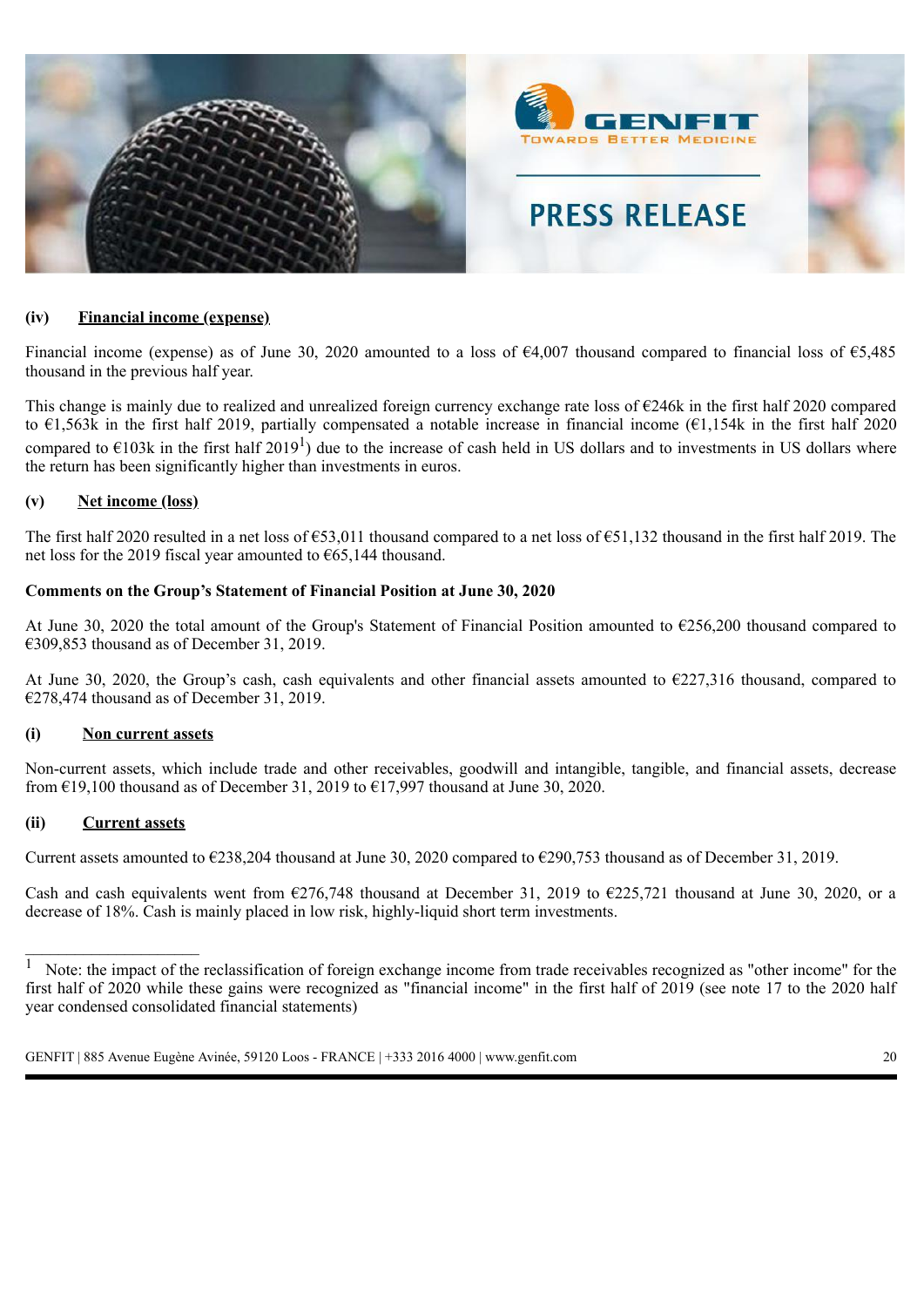

The variation of trade and other receivables is mainly due to the recognition of the estimated amount of the Research Tax Credit receivable for the first half 2020 and the repayment of the Research Tax Credit for 2019 during the first half 2020. Additional details regarding these receivables are provided in note 6.9 to the 2020 half year consolidated financial statements.

The variation of trade and other receivables corresponds to the increase in expenses recognized in advance related to current operating expenses. This increase follows the increase in operating expenses in the first half 2020.

### **(iii) Shareholders' equity**

As of June 30, 2020, the Group's shareholders' equity totaled €31,382 thousand compared to €84,065 thousand as of December 31, 2019.

The change in the Company's shareholders' equity is mainly due to the recognition of the half year loss reflecting the Company's efforts in research and development, carrying out pre-clinical studies, and clinical studies related to elafibranor.

The Notes to the 2020 half year consolidated financial statements included herein, as well as the Table of Changes in Shareholders' Equity established under IFRS provide details on the change in the Company's share capital and the Group's shareholders' equity, respectively.

#### **(iv) Non current liabilities**

This mainly concerns:

 ·The convertible bond (OCEANE) issued in October 2017 and due October 2022; As well as the part of contractual obligations of the following liabilities reaching maturity in more than one year:

- A conditional advance granted to GENFIT SA by Bpifrance for the purpose of financing the research programs detailed in Note 6.12.2.1 "Refundable and Conditional Advances" of the notes to the 2020 half year consolidated financial statements included herein; and
- bank loans; and
- and the debt related to operating leases pursuant to IFRS 16, as of January 1, 2019.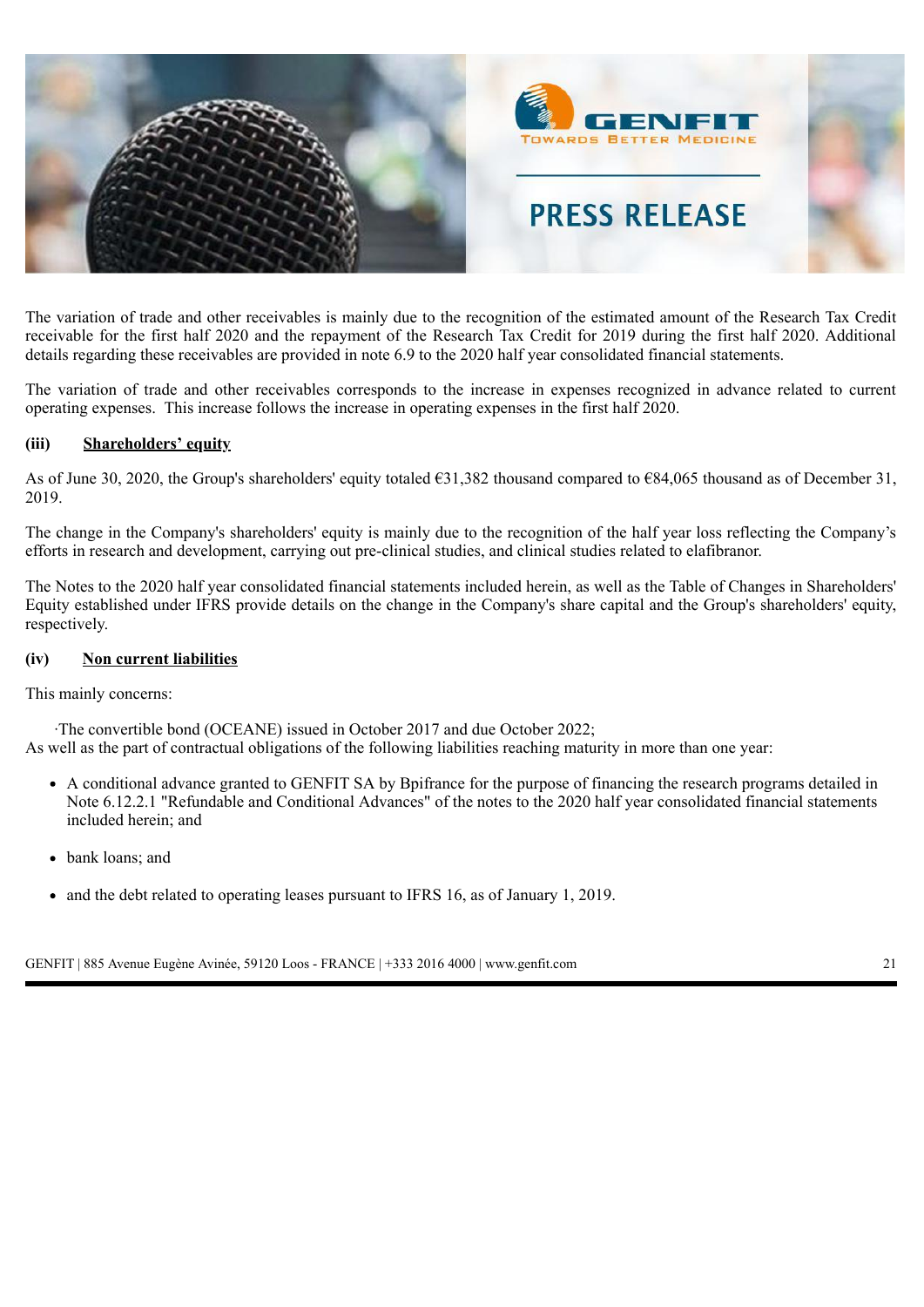

### **(i) Current liabilities**

| <b>Liabilities - Current</b>                                    |                          |     |                      |
|-----------------------------------------------------------------|--------------------------|-----|----------------------|
| $(in \in$ thousands)                                            | <b>December 31, 2019</b> |     | <b>June 30, 2020</b> |
| Current convertible loans<br>Current other loans and            | 1 3 1 3                  | 313 | 3                    |
| borrowings                                                      | 3 2 2 6                  | 222 | 34                   |
| Current trade and other payables<br>Current deferred income and | 36 917                   | 961 |                      |
| revenue                                                         | 140                      | 141 | $\mathfrak{D}$       |
| Current provisions                                              | 2 0 6 1                  | 070 | 41                   |
| TOTAL                                                           | 43 657                   | 706 |                      |

This balance sheet item mainly includes interest payments on the OCEANE due October 2022, bank loans and trade and social security payables and debts under operating leases. Changes in current liabilities are mainly due to changes in contracted research and development activities expenses.

See also notes 6.12 and 6.13 to the consolidated financial statements for the first half of 2020 below.

#### **ABOUT GENFIT**

GENFIT is a late-stage biopharmaceutical company dedicated to improving the lives of patients with metabolic and liver diseases. GENFIT is a pioneer in the field of nuclear receptor-based drug discovery, with a rich history and strong scientific heritage spanning more than two decades. GENFIT initiated a Phase 3 clinical trial of elafibranor in patients with primary biliary cholangitis (PBC). As part of GENFIT's comprehensive approach to clinical management of patients with liver disease, the Company is also developing NIS4™, a new, non-invasive blood-based diagnostic technology which, if approved, could enable easier identification of patients with at-risk NASH. GENFIT has facilities in Lille and Paris, France, and Cambridge, MA, USA. GENFIT is a publicly traded company listed on the Nasdaq Global Select Market and on compartment B of Euronext's regulated market in Paris (Nasdaq and Euronext: GNFT). www.genfit.com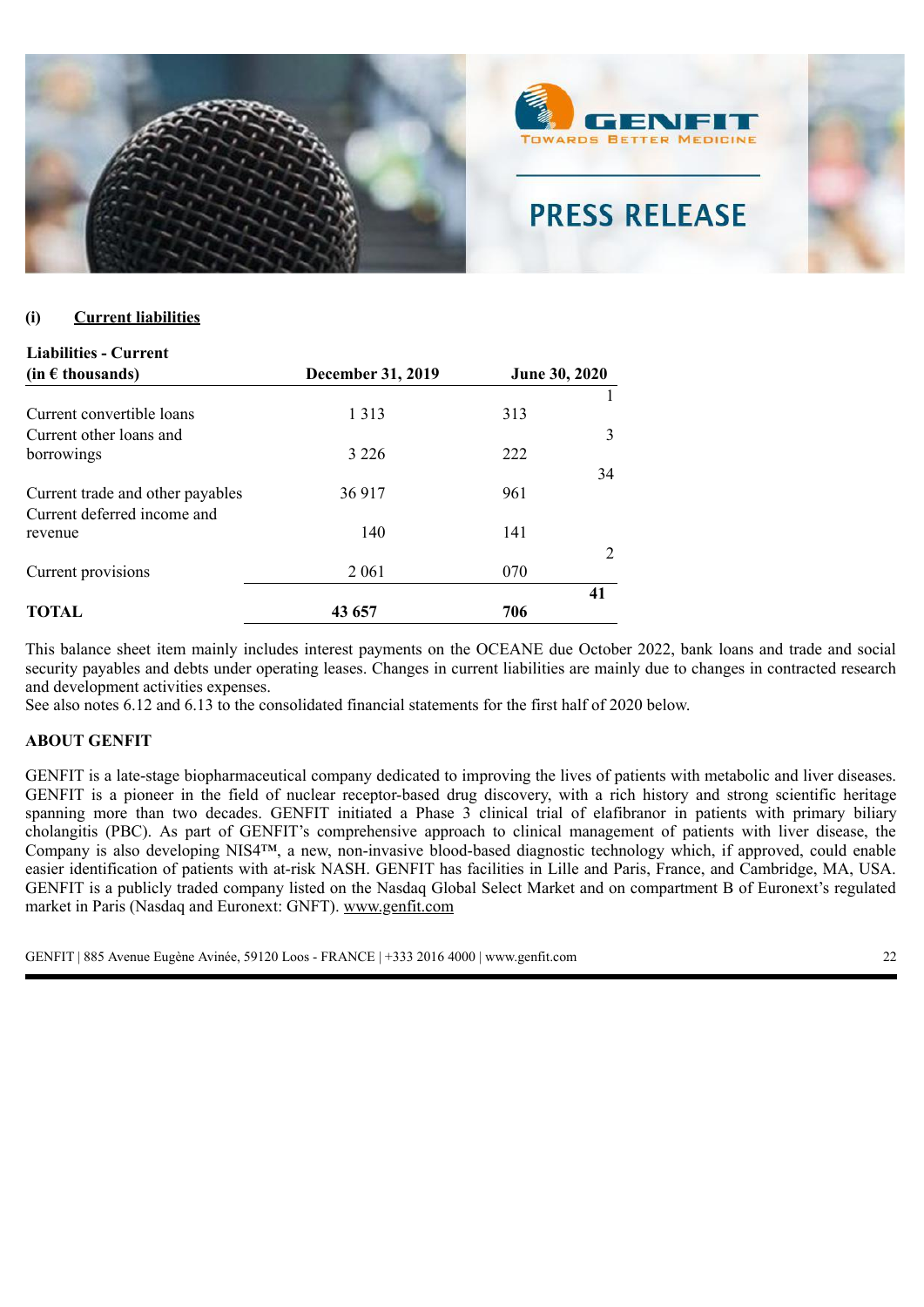

### **FORWARD LOOKING STATEMENTS**

This press release contains certain forward-looking statements, including those within the meaning of the Private Securities Litigation Reform Act of 1995, with respect to GENFIT, including statements about GENFIT's new corporate strategy and objectives, the potential size of the market for PBC, commercial certainty within this market and the outcome of the ELATIVE phase 3 trial of elafibranor in PBC, timelines for completion of the ELATIVE trial, timelines for and success of a commercial launch of a diagnostic test powered by NIS4 by GENFIT's partner LabCorp, the success and benefits of corporate restructuring projects, including a workforce reduction program, our ability to significantly reduce operating expenses, our projected cash burn over the next several years and our ability to adjust the terms of our convertible bond. The use of certain words, including "believe," "potential," "expect" and "will" and similar expressions, is intended to identify forward-looking statements. Although the Company believes its expectations are based on the current expectations and reasonable assumptions of the Company's management, these forward-looking statements are subject to numerous known and unknown risks and uncertainties, which could cause actual results to differ materially from those expressed in, or implied or projected by, the forward-looking statements. These risks and uncertainties include, among other things, the uncertainties inherent in research and development, including related to safety, biomarkers, progression of, and results from, its ongoing and planned clinical trials, review and approvals by regulatory authorities of its drug and diagnostic candidates and the Company's continued ability to raise capital to fund its development, as well as those risks and uncertainties discussed or identified in the Company's public filings with the French Autorité des marchés financiers ("AMF"), including those listed in Section 2.1 "Main Risks and Uncertainties" of the Company's 2019 Universal Registration Document filed with the AMF on May 27, 2020 under n° D.20-0503, which is available on GENFIT's website (www.genfit.com) and on the website of the AMF (www.amf-france.org) and revised as indicated in Section 8 of the Half-Year Business and Financial Report as of June 30, 2020. and public filings and reports filed with the U.S. Securities and Exchange Commission ("SEC"), including the Company's 20-F dated May 27, 2020. In addition, even if the Company's results, performance, financial condition and liquidity, and the development of the industry in which it operates are consistent with such forward-looking statements, they may not be predictive of results or developments in future periods. These forward-looking statements speak only as of the date of publication of this document. Other than as required by applicable law, the Company does not undertake any obligation to update or revise any forward-looking information or statements, whether as a result of new information, future events or otherwise.